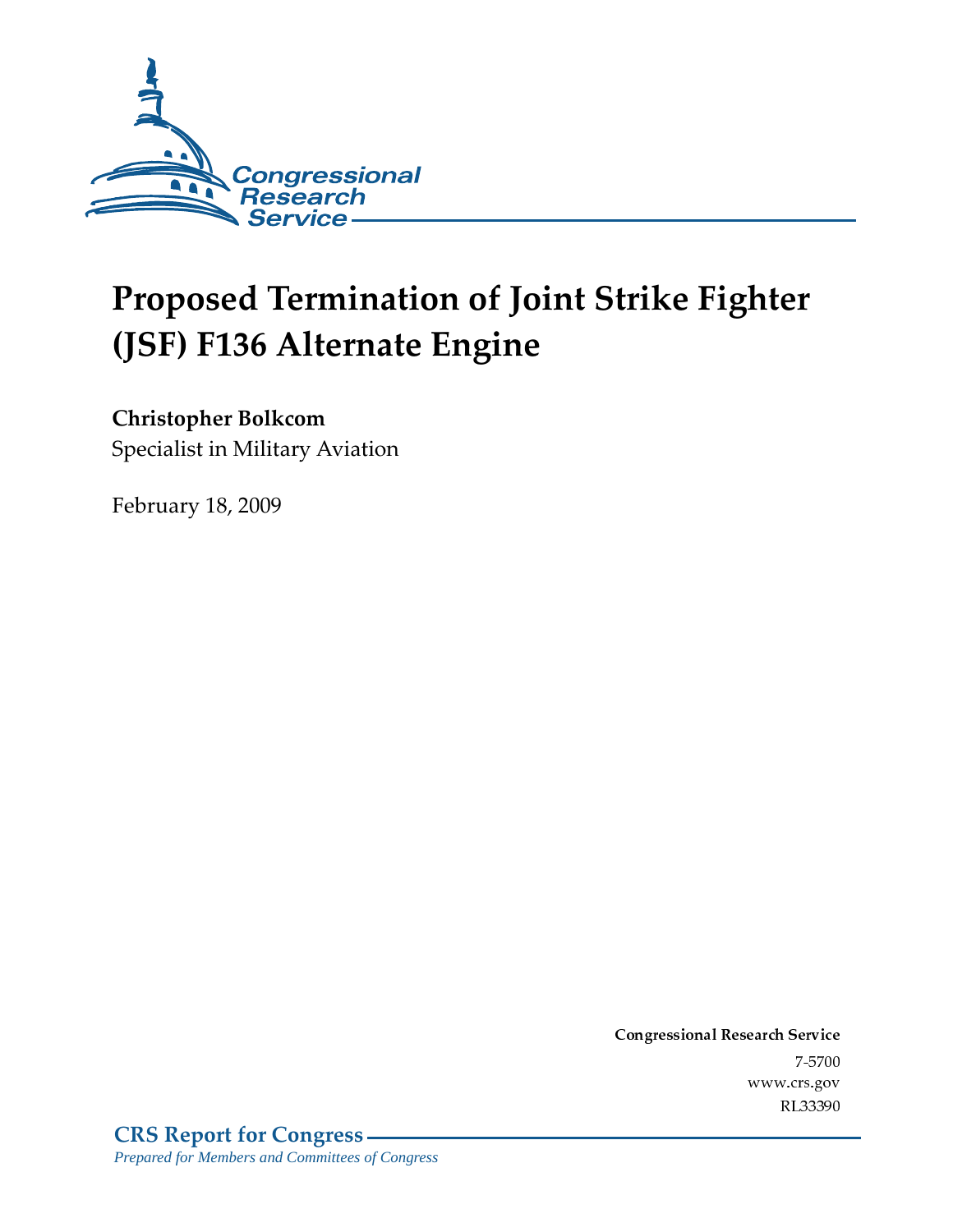# Summary

The Department of Defense's (DOD's) FY2009, FY2008, and FY2007 budgets proposed to cancel the F136 alternate engine for the F-35 Joint Strike Fighter (JSF), a program that was initiated by Congress in the FY1996 Defense Authorization Act, and which has received consistent congressional support since its inception. Congress rejected these proposals, and added funding for the F136 to DOD's budget request each year.

In FY1996, defense authorization conferees (H.Rept. 104-450, Sec. 213) expressed their concern over a lack of engine competition in the JSF program and directed DOD to ensure that the program "provides for adequate engine competition" (p. 706). (At that time, the JSF program was The Joint Advanced Strike Technology Program, called JAST.) In FY1998, authorization conferees (H.Rept. 105-340, Sec. 213) directed DOD to certify that "the Joint Strike Fighter Program contains sufficient funding to carry out an alternate engine development program that includes flight qualification of an alternate engine in a joint strike fighter airframe" (p. 33). Since its inception in 1997, Congress has provided approximately \$2.5 billion for the Joint Strike Fighter alternate engine program. The alternate engine program is expected to need an additional \$900 million through 2013 to complete the development of the F136 engine.

Some have criticized DOD and the Air Force for being short-sighted with its proposal to terminate the F136 alternate engine. Critics of the decision, not to mention OSD and the Air Force itself during testimony before Congress, note that it was driven more by immediate budget pressures on the department rather than long term pros and cons of the F136 engine program. Others applaud this decision, and say that single source engine production contracts have been the norm, not the exception. Long-term engine affordability, they claim, is best achieved by procuring engines through multiyear contracts from a single source.

Cancelling the F-136 engine poses questions on operational risk and potential cost and savings. Additional issues include the potential impact this termination might have on the U.S. defense industrial base, and on U.S. relations with key allied countries. Finally, eliminating competitive market forces for DOD business worth billions of dollars may concern those who wish to change DOD's acquisition system and achieve what they see as higher standards of accountability.

This report will be updated as events warrant.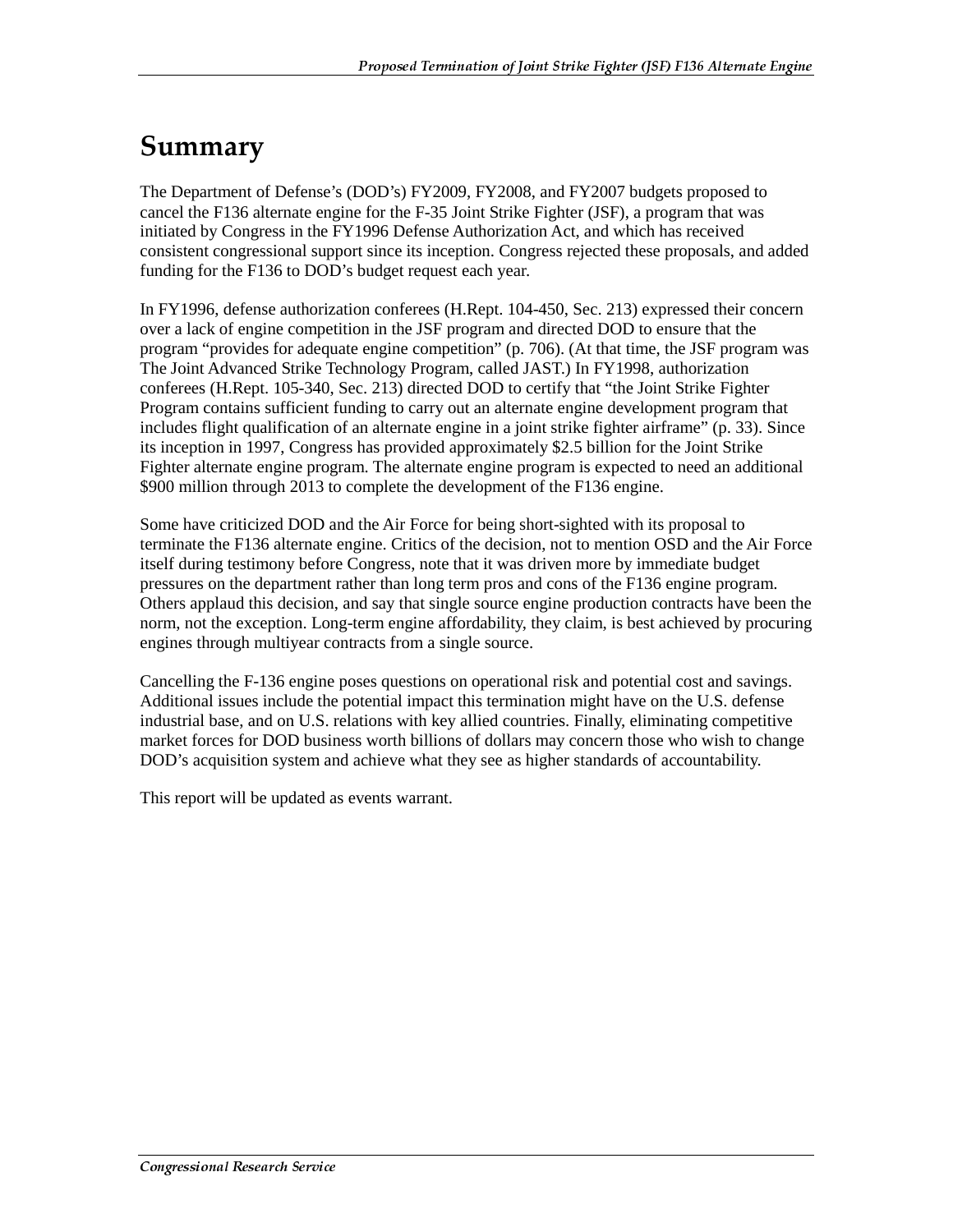# **Contents**

### **Figures**

### Appendixes

#### Contacts

|--|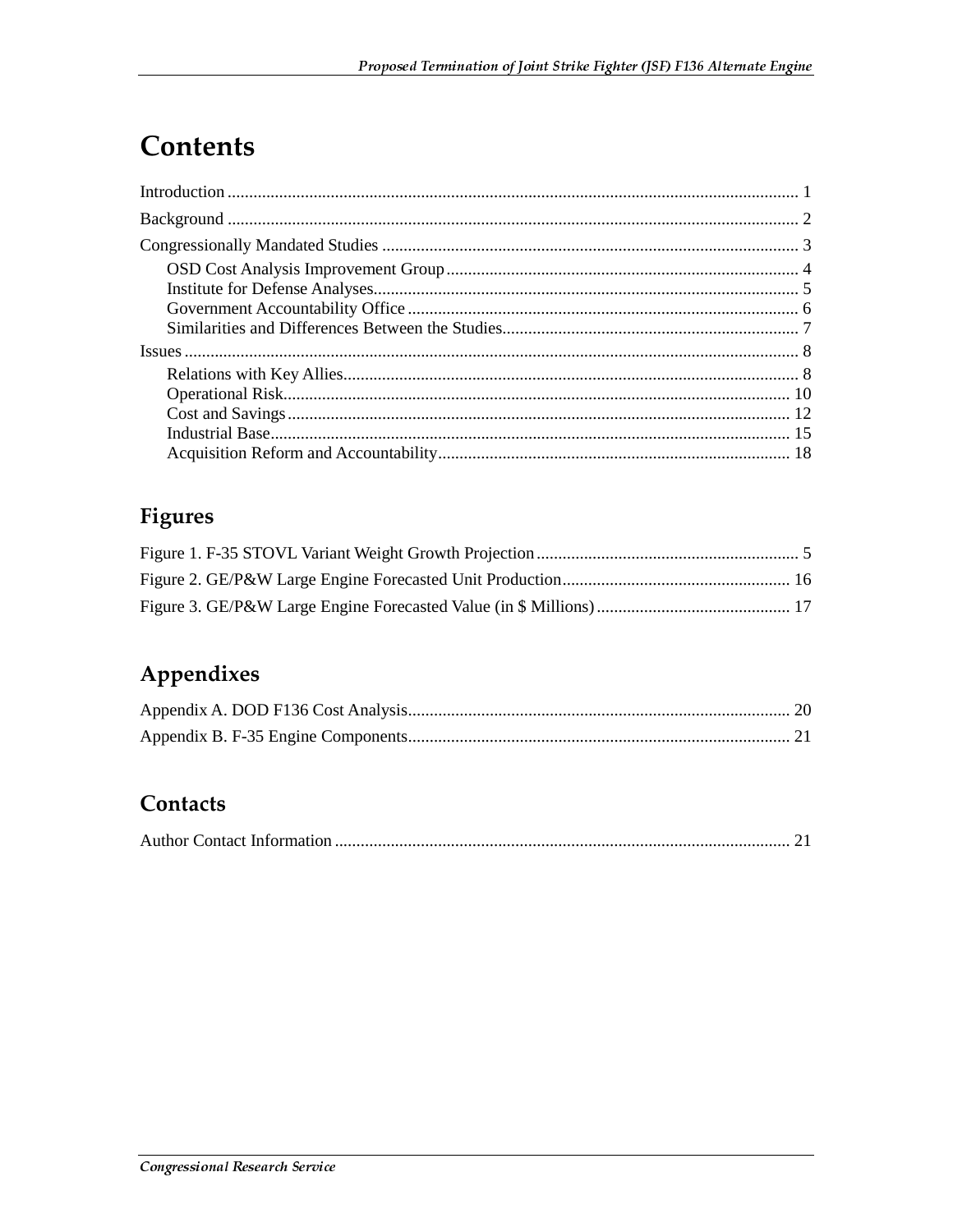# <u>Introduction</u>

The Department of Defense's (DOD's) FY2009 budget proposed for the third year in a row to cancel the F136 alternate engine for the F-35 Joint Strike Fighter (JSF). And, for the third year in a row, Congress rejected this proposal and provided funds to continue the F136. Appropriations conferees (H.R. 2638) provided a total of \$465 million in F136 funding for FY2009.

The F136 engine is built by the GE/Rolls Royce (GE/RR) Fighter Engine Team and is an alternate engine to the Pratt & Whitney (P&W)-built F135. Pratt & Whitney's F135 engine is a derivative of its F119 engine developed for and used on the F-22. GE/RR's F136 is a derivative of its F120 engine initially developed to compete with the F119. The alternate engine program was initiated by Congress in the FY1996 Defense Authorization Act, and has received consistent congressional support since its inception.<sup>1</sup> The reason usually cited for this proposed cancellation is that it would save close to \$2 billion over the Future Years Defense Plan (FYDP), yet entail little operational risk.

Some DOD leaders, however, have expressed mixed feelings about the proposal to cancel the F136 and note that near-term budget constraints are driving their actions. On February 16, 2006, then Secretary of Defense Rumsfeld testified that the merits of terminating the F136 were "clearly debatable."<sup>2</sup> On March 1, 2006, Air Force Secretary Michael Wynne testified that he was worried about the "downstream effects" of this decision.<sup>3</sup> Again in 2008, both Secretary Wynne and General Moseley, Air Force Chief of Staff, testified to their personal desire to keep the alternate engine program "alive."<sup>4</sup> These statements may suggest that there is a lack of consensus within DOD regarding the value of an alternate engine for the F-35.

However in 2007, after overruling DOD's second successive attempt to terminate funding for the second engine, Congress stipulated in the 2008 National Defense Authorization Act (NDAA)  $(PL. 110-181, Sec. 213))^5$ :

The Secretary of Defense was to "ensure the obligation and expenditure in each such fiscal year of sufficient annual amounts for the continued development and procurement of two options for the propulsion system for the Joint Strike Fighter."

The  $110<sup>th</sup>$  Congress took exception to the third attempt by DOD to terminate funding for the alternate engine program. During one hearing, Representative Neil Abercrombie expressed frustration with DOD for not following congressional direction in the 2008 NDAA to ensure sufficient funding for a second engine.<sup>6</sup> Representative Abercrombie concluded the hearing's

<sup>&</sup>lt;sup>1</sup> More information about the F-35 Joint Strike Fighter can be found in CRS Report RL31360, *Joint Strike Fighter (JSF): Potential National Security Questions Pertaining to a Single Production Line*, by Christopher Bolkcom and Daniel H. Else, and CRS Report RL30563, *F-35 Lightning II Joint Strike Fighter (JSF) Program: Background, Status, and Issues*, by Christopher Bolkcom*.*

<sup>2</sup> Michael Bruno. "House defense appropriators push back on JSF engine." *Aerospace Daily & Defense Report*. February 17, 2006.

<sup>3</sup> CONGRESSIONAL TRANSCRIPTS. *Reuters*. Congressional Hearings. March 1, 2006. House Armed Services Committee Holds Hearing on FY2007 Budget: Air Force

<sup>4</sup> CONGRESSIONAL TRANSCRIPTS. *Reuters*. Congressional Hearings. March 5, 2008. Senate Armed Services Committee Holds Hearing on FY2009 Budget: Air Force

<sup>&</sup>lt;sup>5</sup> See Conference Report to accompany H.R. 1585.

<sup>6</sup> CONGRESSIONAL TRANSCRIPTS. *Reuters*. Congressional Hearings. March 11, 2008. House Armed Services (continued...)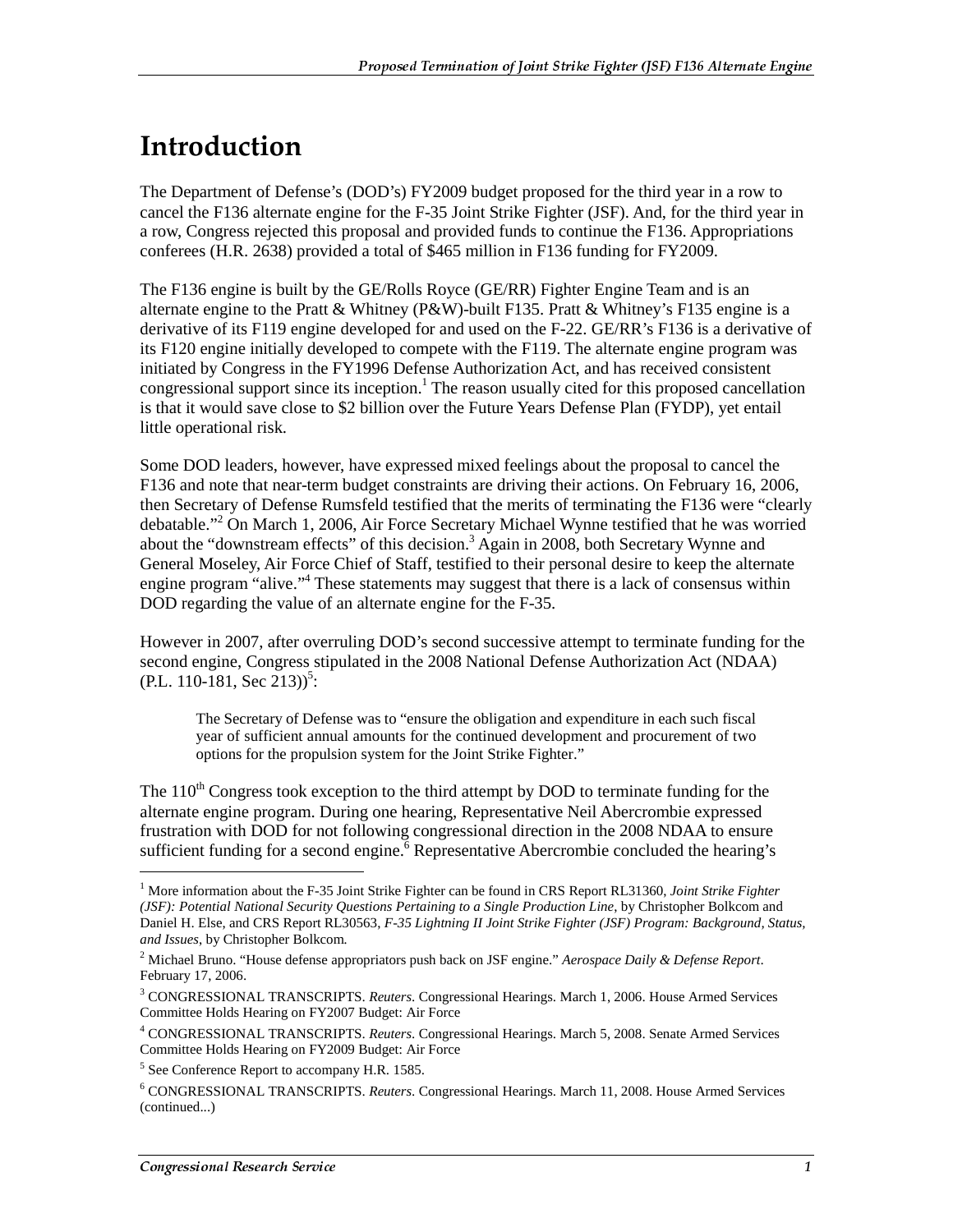discussion on the alternate engine by telling Mr. John Young, Undersecretary for Acquisition, Technology, and Logistics, to "go back and add [the funding for the alternate engine] in."<sup>7</sup>

### Background

In FY1996, defense authorization conferees (H.Rept. 104-450, Sec. 213) expressed their concern over a lack of engine competition in the JSF program and directed DOD to ensure that the program "provides for adequate engine competition." (p.706)<sup>8</sup> In FY1998, authorization conferees (H.Rept. 105-340, Sec. 213) directed DOD to certify that "the Joint Strike Fighter Program contains sufficient funding to carry out an alternate engine development program that includes flight qualification of an alternate engine in a joint strike fighter airframe." (p.33)

Congress's interest in establishing and funding an alternate engine to the JSF's primary engine the Pratt & Whitney F135—may have been informed by what has become known as "The Great Engine War" that ran from 1984 to 1994. The Great Engine War describes the competition between Pratt & Whitney (P&W) and General Electric (GE) to produce engines (the F100 and F110 respectively) to power the Air Force's F-16 *Falcon* fighter aircraft.<sup>9</sup> This competition was held annually between 1984 and 1994 to produce and maintain these engines for the Air Force. After 1994, P&W and GE continued to compete for engine business among foreign air forces that operated the F-16 and F-15. At the time, this acquisition strategy was unprecedented and controversial. Many extolled the advantages of competition and the benefits it conferred to DOD and the taxpayer. Others, however, believed that the engine competition "unjustifiably jeopardized combat effectiveness and pilot survivability."<sup>10</sup>

The Great Engine War's roots extend well before 1984. In the development of the F100 engine for the F-15 in the 1970s, historians note Air Force frustrations with Pratt & Whitney's management along with concerns about a sole-source engine powering their fighter fleet as the impetus for an alternate engine. While the F100 was the most advanced engine ever developed at that time, its rushed development to meet F-15 initial fielding deadline prevented problems from being properly addressed. In addition, one report notes that "[t]he F100 engine was so powerful and the F-15 so maneuverable that pilots began pushing the aircraft to the edge of the performance envelope in ways that stressed the engine far more than had been anticipated."<sup>11</sup> Mounting frustrations over Pratt & Whitney's reluctance to fully address the F100's shortcomings without additional funding resulted in the Air Force, Navy, and Congress working in concert to fund work on an alternate engine. $^{12}$ 

<sup>(...</sup>continued)

Subcommittee on Air and Land Forces and the Subcommittee on Sea and Expeditionary Forces Holds Joint Hearing on the Department of the Navy and Air Force Tactical Aviation Programs.

<sup>7</sup> Ibid.

<sup>&</sup>lt;sup>8</sup> At that time, the JSF program was The Joint Advanced Strike Technology Program (called JAST).

 $9$  While the competition was the result of the Air Force's concerns with the reliability of the F100 in the new singleengine F-16, GE's F110 engine was also eventually used in the dual-engine F-15.

<sup>&</sup>lt;sup>10</sup> Robert W. Drewes. *The Air Force and the Great Engine War*, National Defense University Press, Washington DC, 1987.

<sup>&</sup>lt;sup>11</sup> Karl G. Amick. *The Next Great Engine War: Analysis and Recommendations for Managing the Joint Strike Fighter Engine Competition*, Naval Postgraduate School, Monterey, CA. 2005, p. 8.

<sup>12</sup> Ibid, pp. 92-98.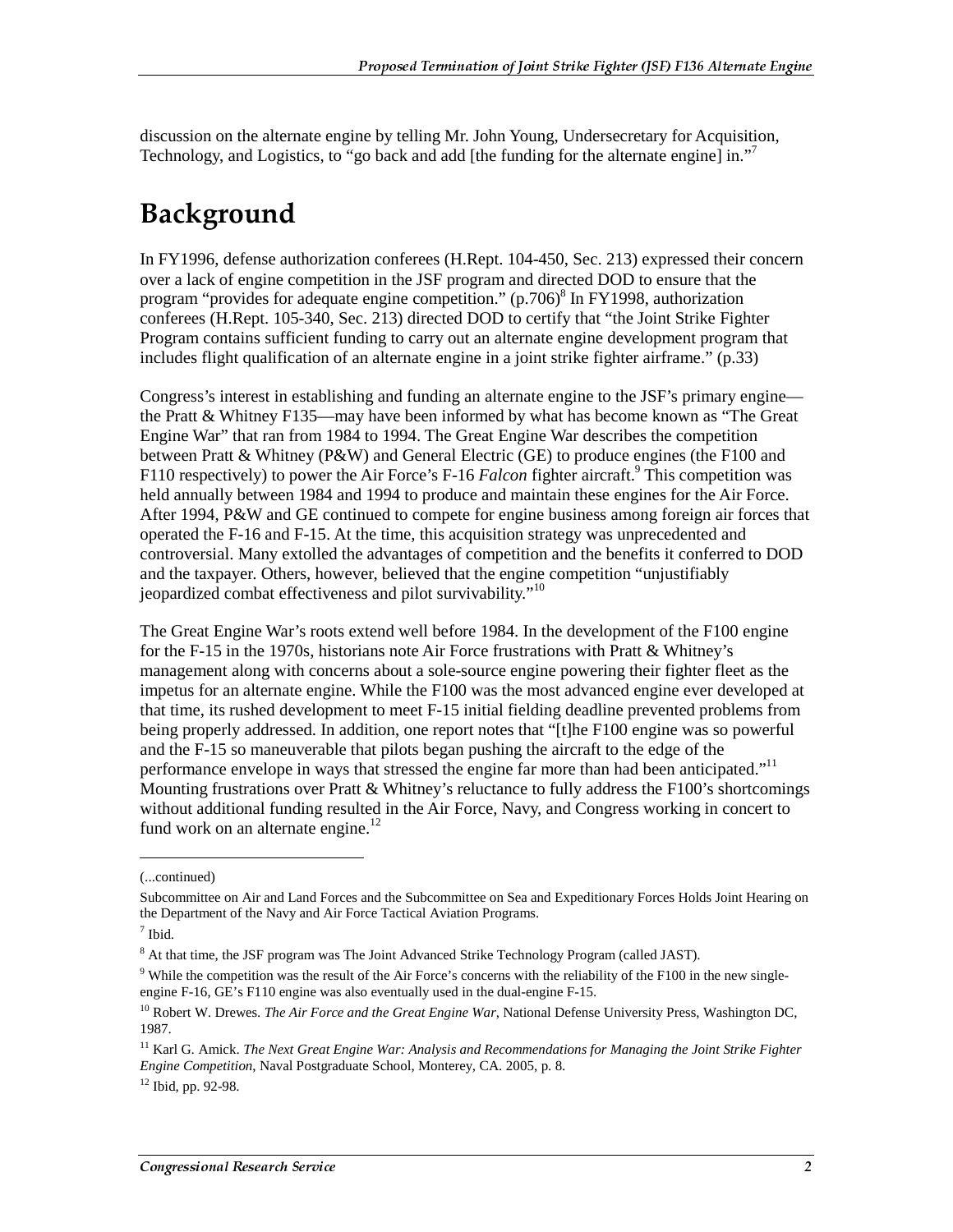After a number of contentious hearings in 1979, Congress provided funding through the Engine Model Derivative Program (EMDP), a congressionally directed program of the 1960s, for GE to develop its F101 alternate engine (to become the F110). Ultimately, DOD spent over \$376 million to develop the F110 to compete with the F100, and \$600 million to improve the F100's durability and reliability to make it a stronger competitor. Proponents believe that the annual competition during the Great Engine War produced better engines, on better terms, for less money than would purchasing from a single company facing no competition. Recently, contrary opinions have emerged, and Pratt and Whitney notes that "[t]here is no evidence that the F-16 engine competition saved money."13 However, a preponderance of the studies on the Great Engine War note that contractor responsiveness was the driving force behind the competition, and not dollar savings.

Some have criticized DOD as being "penny wise and pound foolish" in its proposal to terminate the F136. Critics argue that this decision appears driven more by immediate budget pressures on the department rather than long term pros and cons of the F136 program. For example, Secretary of the Air Force Michael Wynne reportedly said that the idea of cancelling the F136 "came up during the QDR, in the course of attempts to identify ways to save costs at the Pentagon."<sup>14</sup> Others applaud this decision, and say that single source engine production contracts are the norm, not the exception. Long-term engine affordability, they claim, is best achieved by procuring engines through multiyear contracts from a single source.

Congressional response in 2006 and early 2007 to the F136 termination proposal was both positive and negative. Those in favor of continued F136 development prevailed, however. Both authorization and appropriations conferees included funds in FY2007 for continued F136 development, strong language supporting the program, and directed DOD and other agencies to conduct independent analyses of potential F136 cost savings.<sup>15</sup> By March 2007 OSD's Cost Analysis Improvement Group, the Government Accountability Office, and the Institute for Defense Analyses had all completed their reports on the merits of the alternate engine program (results summarized in the next section).

It appears that the Administration's decision in FY2009 budget to terminate F136 is again influenced more by near-term budgetary pressures than by the potential gains in the future. The alternate engine program appears to be affected in budget considerations by the fact that its benefits won't be realized for a decade, while its costs are noteworthy, and immediate.

## **Congressionally Mandated Studies**

The 2007 National Defense Authorization Act (P.L. 109-364; 120 Stat 2117 [Sec. 211]) directed OSD and the Comptroller General to conduct three independent cost-benefit analyses on having an alternate engine for the F-35 Joint Strike Fighter. Section 211 also directed OSD to continue funding the development and procurement of an alternate engine until the three directed reports were submitted and the congressional defense committees notified of any programmatic change. Each of these reports was conducted independently using the same data provided by the contractors and by the Joint Strike Fighter Program Office.

<sup>13 &</sup>quot;Joint Strike Fighter - Engine Development," (JSF Talk-3) *Talking Points*. Pratt & Whitney. February 23, 2006.

<sup>14</sup> Richard Mullen. "Cutting JSF Engine Was Navy Idea: Wynne." *Defense Today Instant Update.* March 2, 2006.

<sup>&</sup>lt;sup>15</sup> See, H.R. 5631 (109-676), p. 228. H.R. 5122 (109-702) Sec. 211 (p.36).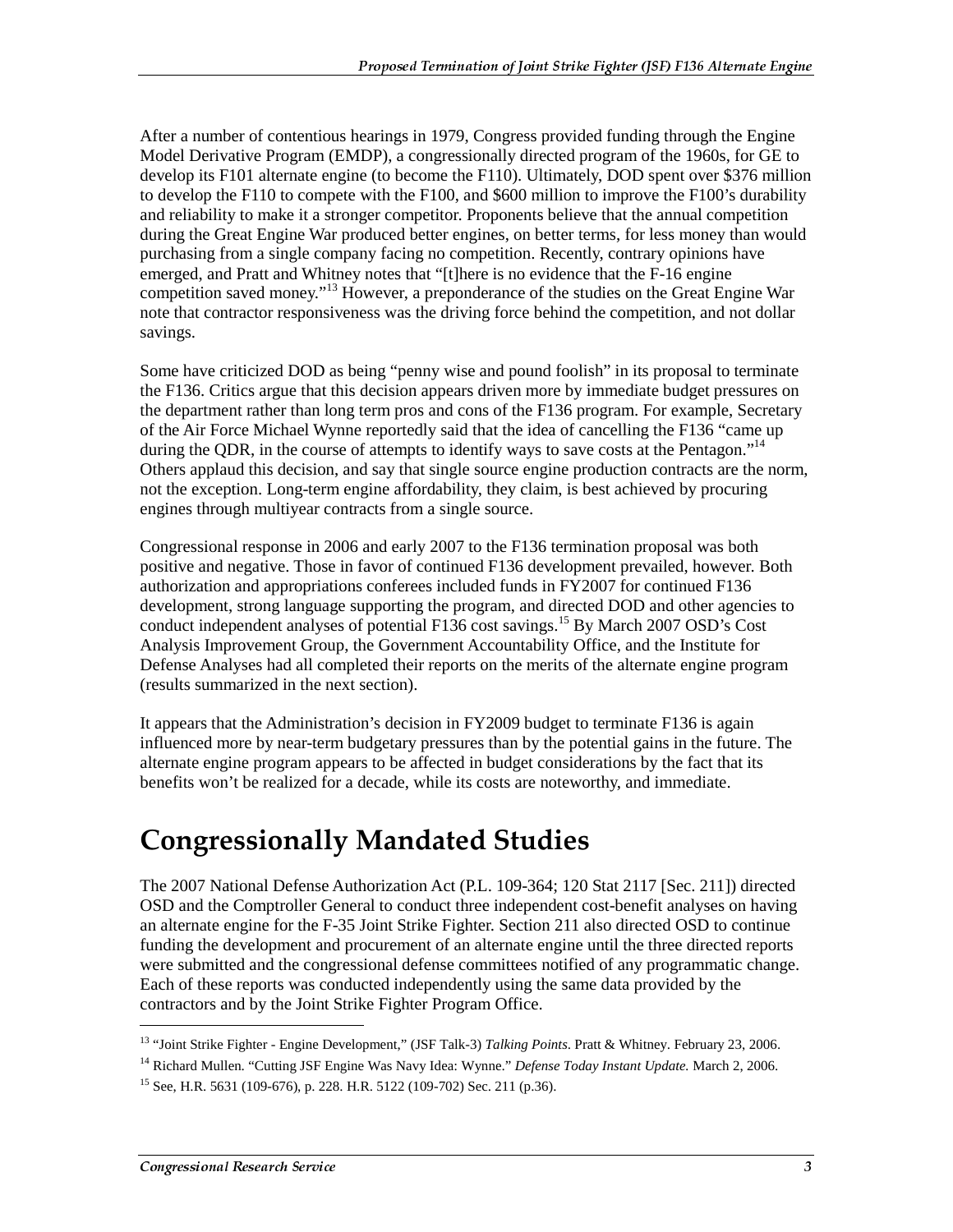#### **OSD Cost Analysis Improvement Group**

OSD Cost Analysis Improvement Group (CAIG) concluded its analysis in March 2007.<sup>16</sup> The CAIG compared the results of the engines developed during the "Great Engine Wars," the engine competition for the F/A-18 aircraft, $17$  and the sole-source Pratt and Whitney F-119 engine for the F-22. Given their analysis of past cost performance stemming from competition, the CAIG report noted their baseline "assumptions [were] generally favorable to dual source case."<sup>18</sup> The CAIG assumed that the follower, in this case the GE-Rolls Royce Fighter Engine Team (F136), would meet leader (Pratt & Whitney F135) pricing in 2014 (first year of competition). The CAIG also assumed that there would be both an immediate 5% price decrease and a 5% increase in the rate for cost improvement (what the CAIG calls "learning curve rotation"<sup>19</sup>) over the lifetime of the program.

Overall, the CAIG estimated that the competition would require a 21.1% reduction in costs (in constant FY2002 dollars) over the lifetime of the program in order to break even. The break-even cost reduction requirement climbs to  $25.6\%$  when converted to net present value.<sup>20</sup> The CAIG estimated that DOD would be unable to recoup its initial investment in the alternate engine development program through procurement savings alone. The CAIG report noted DOD would have to effectively compete Operations and Support (i.e., maintenance) contracts and attain a 25.6% savings, which the report seems skeptical of attaining, in order to eventually reach a "break even" point by  $2040$ .<sup>21</sup>

While the CAIG report highlights from a financial standpoint that the alternate engine program might eventually break even over time, the CAIG goes on to note a number of non-monetary benefits that could be gained through having an alternate engine program for the F-35. One of the most notable appears to be the issue of growth potential in the Joint Strike Fighter engine. As shown in the figure below, the CAIG estimates that the average aircraft weight growth of a  $4<sup>th</sup>/5<sup>th</sup>$ generation fighter from Critical Design Review to Initial Operational Capability is 7.2% with a  $0.3\%$  weight growth thereafter.<sup>22</sup> Basically, the initial planned empty weight of an aircraft could

<sup>&</sup>lt;sup>16</sup> The Cost Analysis Improvement Group (CAIG) is under the administrative control of OSD's Director of Program Analysis and Evaluation and is tasked with providing independent cost assessments of major defense acquisition programs. The CAIG also serves as the principle advisor to the Milestone Decision Authority on program life-cycle costs. See DoDD 5000.04 for additional information on the CAIG and its independent analysis role.

<sup>&</sup>lt;sup>17</sup> Unlike the F100/F110 competition, the competition for the F/A-18 (the F404 engine) differs from the Great Engine War in that both GE and P&W competed only in cost since they were both building identical GE-designed F404 engines. Analysts note that the F404 competition removed a key component, engine design, since both companies built their engines to the same blueprints. Therefore, analysts note that the F404 competition did not achieve the same results as the previous F100/F110 competition for independently-designed engines.

<sup>&</sup>lt;sup>18</sup> OSD Cost Analysis Improvement Group Report (v6), "F-35/JSF Alternate Engine Acquisition and Independent Cost Analyses," March 15, 2007, Slide 31.

 $<sup>19</sup>$  In discussion with the CAIG, learning curve rotation was defined as the effect competition has on the learning curve.</sup> In this case, competition would result in both competitors streamlining their processes in order to compete more effectively (maximize efficiency), hence lower cost to the Air Force.

 $20$  Net present value is the discounted present value of the return on investment when taking risk and other potential investment opportunities into consideration. It is considered the standard method for financial appraisal of long-term projects.

<sup>21</sup> OSD CAIG Report, Slide 37.

<sup>&</sup>lt;sup>22</sup> The CAIG's analysis of expected future weight growth is not in line with the Joint Program Office's estimate that weight will unchanged after Initial Operational Capability (IOC). The CAIG slide shows historical data showing expected weight growth of 2.8% to 11.5% following IOC from other  $4<sup>th</sup>$  and  $5<sup>th</sup>$  generation fighter aircraft. (continued...)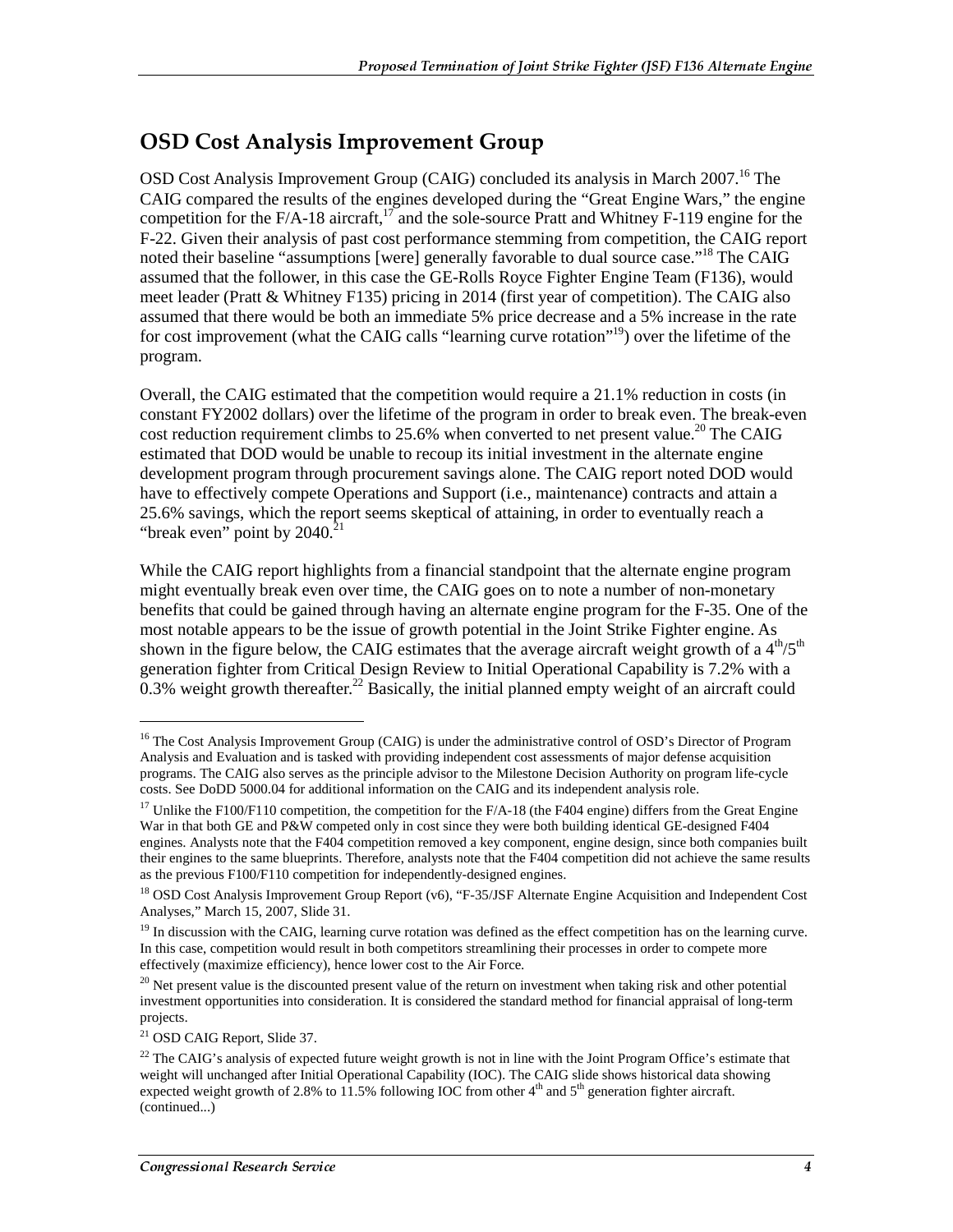grow, over time, beyond the thrust margins of safety provided by the engine. Eventually, the engine would have to be upgraded for additional thrust to overcome the additional aircraft weight. The CAIG report notes that Pratt & Whitney's F135 engine is already close to exceeding the designed engine temperature specifications. Therefore, the F135 engine would require additional modifications beyond that of the GE-Rolls Royce  $F136$  engine to allow for thrust growth.<sup>23</sup>



Figure 1. F-35 STOVL Variant Weight Growth Projection

Source: OSD CAIG F-35/JSF Alternate Engine Acquisition and Independent Cost Analyses Report, March 15, 2007.

#### **Institute for Defense Analyses**

The Institute for Defense Analyses (IDA) was selected by OSD as the Federally Funded Research and Development Center (FFRDC) to perform the independent cost analysis of the F136 engine program. IDA provided its cost analysis in March 2007 and completed its final report in July 2007. IDA, as with the CAIG analysis, examined the Great Engine Wars of the 1980s along with the F404 engine competition for the F/A-18. Its analysis showed an estimated gross savings due to competition ranging from 11% to 18%.<sup>24</sup> When examining past studies of various procurement

<sup>(...</sup>continued)

Additionally, the CAIG's estimated pre-IOC weight growth of 6% is in stark contrast to the JPO's estimate of 3%.

 $23$  Ibid. Slides 25 and 26. Note: Since the F136 is earlier in its development cycle, analysts comment that its design is not as set as the F135 and could better incorporate engine growth requirements without major modifications.

<sup>&</sup>lt;sup>24</sup> Institute for Defense Analyses Report: "Joint Strike Fighter (JSF) Engine Cost Analysis: Summary of Results (Revised)," March 2007, Pg S-3. NOTE: IDA determined a 11% savings from competition over the upgraded F100-220 (continued...)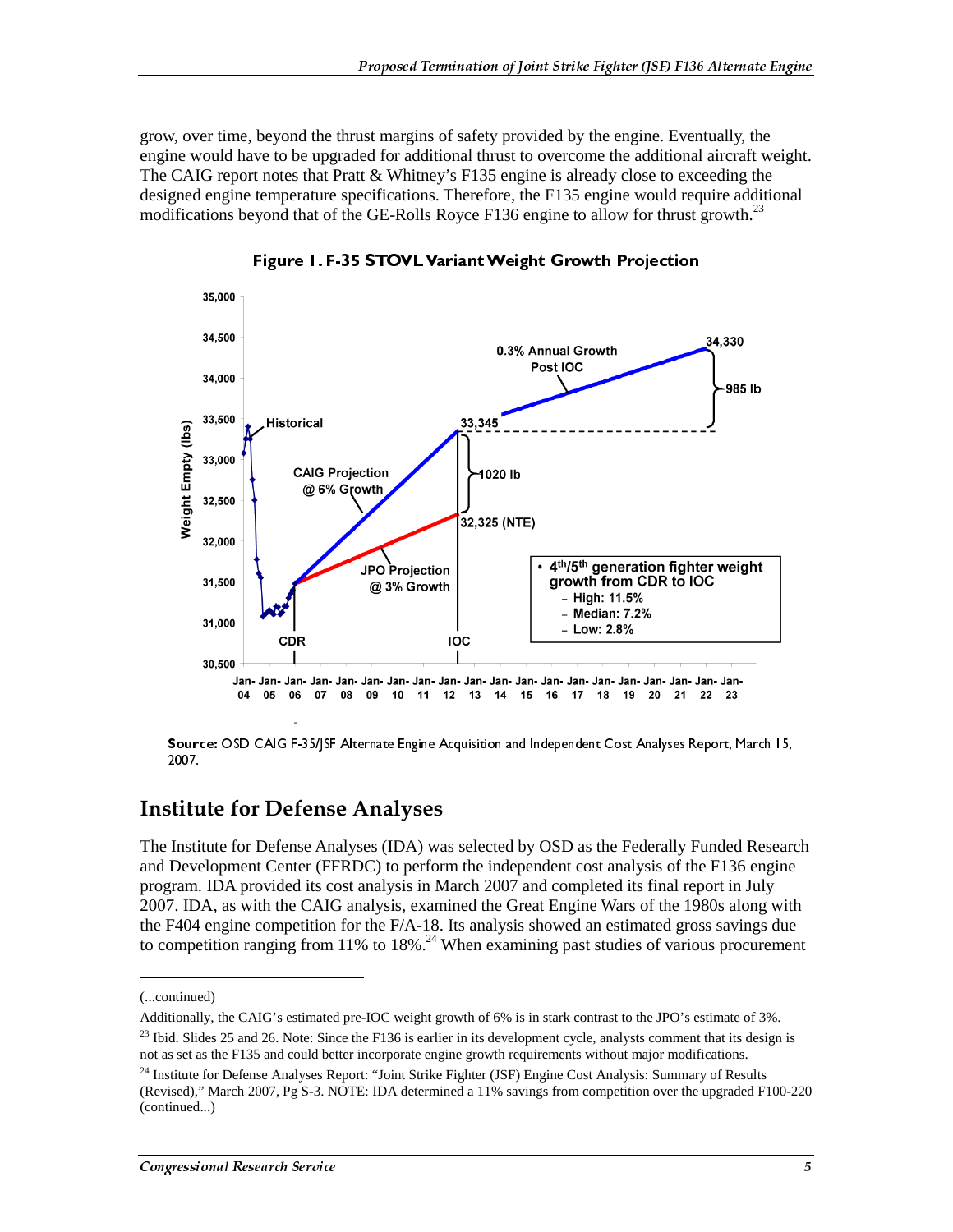competitions, IDA determined that these studies showed an average (un-weighted) savings of  $14.6\%$ <sup>25</sup>

Examining the break-even point for the case of the F136, IDA determined the overall increase in cost of having an alternate engine program (both direct and indirect costs) to be \$8.8 billion  $(FY2006$  dollars).<sup>26</sup> As was the case with the CAIG's findings, IDA concluded that it would not be feasible to recoup DOD's investment in an alternate engine if procurement costs alone were competed. IDA determined for the alternate engine program to break even, on a net present value basis, the savings required would fall from an "unrealistic" 40% to 18% (net present value) when Operations and Support (O&S) contracts are also competed.<sup>27</sup> This is somewhat in line with the CAIG and shows a potential for DOD to recoup its investment throughout the life of the alternate engine program. However, IDA noted that DOD "has not typically linked procurement and O&S costs in a single competition," and therefore had limited historical data in which to estimate plausible O&S savings (raising doubts as to how successful this will be in the future).<sup>28</sup>

IDA, like the CAIG, also noted a number of other benefits stemming from competition. Improved fleet readiness, reduced risk, and industrial base sustainment are common benefits cited by both reports. However, IDA notes that contractor responsiveness was "the primary motivation for the Great Engine War."<sup>29</sup> IDA goes on to note that by 2035 that the F-35 would comprise 95% of the U.S.'s fighter attack force. Thus, with an alternate engine program, any future groundings will only affect a portion of the fleet. In addition, enhanced industry responsiveness to engine upgrades and fixes resulting from competitive forces could potentially have a profound effect on overall fleet readiness.

#### **Government Accountability Office**

The Government Accountability Office (GAO) report noted that savings of 10.3% to 12.3% would be required for the alternate engine program to break even.<sup>30</sup> GAO goes on to note that analysis of past engine competitions have shown financial savings of up to  $20\%$ <sup>31</sup>. Therefore, GAO concludes that it is reasonable to assume that savings generated from competing the engine would recoup DOD's investment. In addition, during testimony, Michael Sullivan, Director of GAO's Acquisition and Sourcing Management, noted that he believed the alternate engine program would reach its break-even point by the late  $2020s$ <sup>32</sup>

<sup>(...</sup>continued)

P&W engine and an 18% savings from competition between the original P&W F100 and the GE F110 (Pg 23). 25

Ibid. Pg 24. However, IDA noted "significant inconsistencies" with studies of past competitions which need to be taken into consideration when evaluating potential savings.

 $26$  Ibid., p. 20.

 $27$  Ibid., p. S-3.

 $^{28}$  Ibid., p. S-3.

 $29$  Ibid., p. 44.

<sup>30</sup> *Analysis of Costs for the Joint Strike Fighter Engine Program*, GAO-07-656T, March 22, 2007, p. 1.

<sup>31</sup> Ibid., p. 2.

<sup>32</sup> CONGRESSIONAL TRANSCRIPTS. *Reuters*. Congressional Hearings. March 2, 2007. House Armed Services Subcommittee on Air and Land Forces and the Subcommittee on Seapower and Expeditionary Forces Holds Joint Hearing on the Department of Defense Aircraft Programs.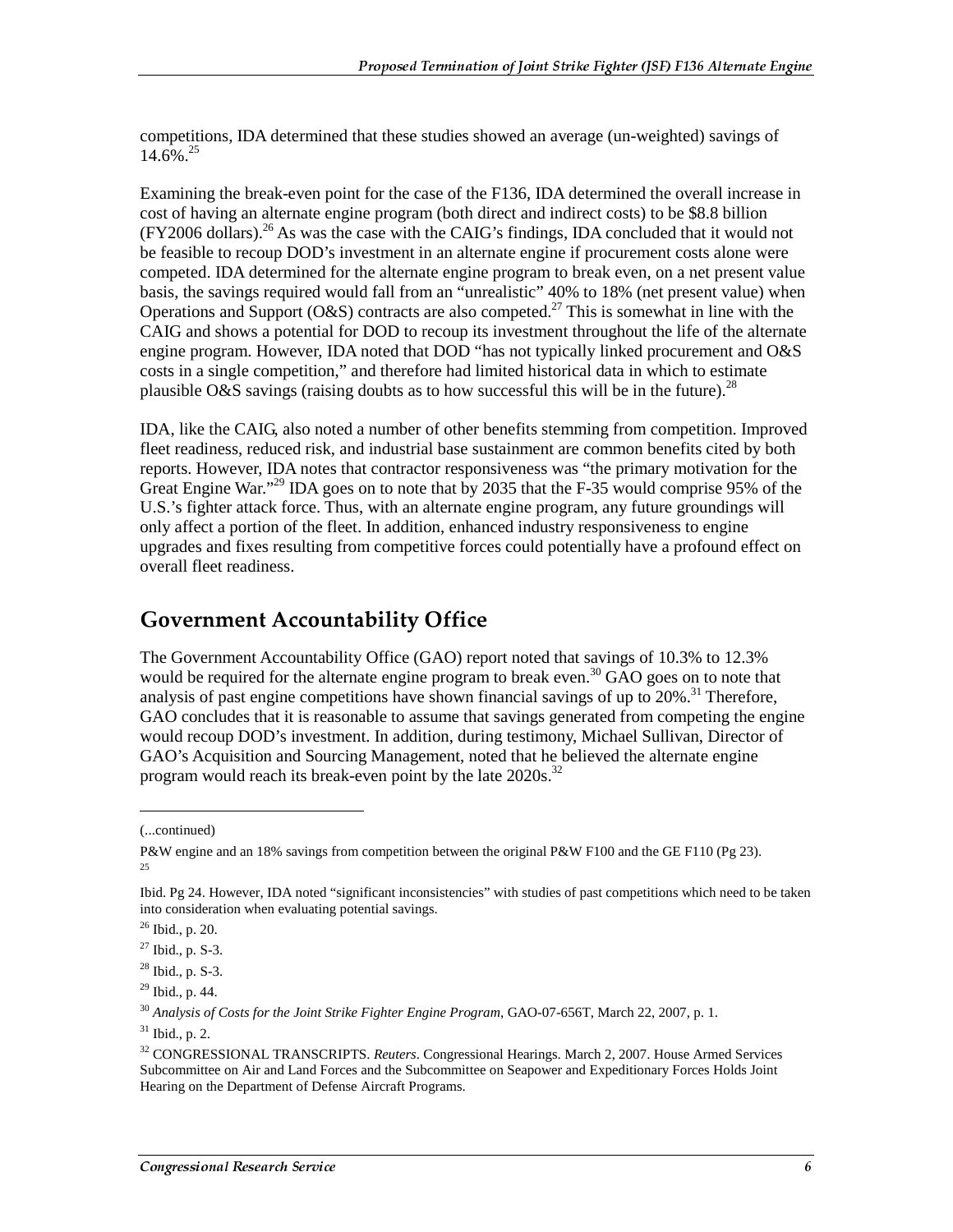#### Similarities and Differences Between the Studies

What appears to be the key difference between the three studies is the break-even point analysis for the alternate engine program. The GAO noted in its report a maximum savings requirement of 12.3% in order to recoup DOD's "future" investments in the late 2020s. OSD's CAIG and IDA require savings of 25.6% and 18% respectfully, in net present value, to break even in the 2040 time frame. Michael Sullivan, from GAO, testified that he speculated the other two studies may have included a portion of costs sunk into the alternate engine program.<sup>33</sup> However, in response, James Woolsey, from IDA, noted that IDA did not include sunk costs, and also commented that he thought the major difference between GAO and the other studies had to do with costs associated with operations and support  $(O\&S)^{34}$  He contended that IDA included sustainment engineering costs, costs to improve the engine, and additional costs tied to two supply chains that might not have been included in the GAO's analysis.

GAO analysts, however, noted that under a competitive environment, the need for an F-35 engine Component Improvement Program (CIP) would be reduced, and therefore potential funding required for CIP was not included in their analysis.<sup>35</sup> Engine CIP funding is normally designed to be "reactive and proactive throughout an engine's life cycle to resolve newly identified problems, and to find ways to reduce costs of aircraft and engine ownership."36 Basically, CIP is designed to fund problem solving and problem avoidance along with product improvement and maturation.<sup>37</sup> However, CIP is not designed to fund engine performance improvements beyond the initial design, only to reduce life cycle costs of operating the engine. It was GAO's opinion that competition would result in industry funding its own product improvements in order to win greater market share. Therefore, the need for CIP funding would be reduced from what is normally budgeted for sustainment engineering. IDA, in its report, fully examined the requirement for CIP and noted there was still a requirement for CIP with the F100 and F110 engine, both engines that were part of the Great Engine War.<sup>38</sup>

While all three independent reports came to different conclusions as to the break-even point, they all agreed there are a number of non-financial benefits that would be derived from an engine competition. Each of the studies notes expected improvements in fleet readiness, contractor responsiveness, sustainment of industrial base, and stronger international relations by having the alternate engine for the F-35. The GAO report notes that DOD's program management advisory group in 1998, and again in 2002, recommended continuing the alternate engine program due to these non-financial benefits in spite of only finding marginal financial benefits.

<sup>33</sup>Ibid.

 $^{\rm 34}$  Ibid.

<sup>&</sup>lt;sup>35</sup> Telephonic conversation with Bruce Fairbairn, GAO Assistant Director Acquisition and Sourcing Management, April 23, 2008.

<sup>36</sup> Chris J. Borer. *An Analysis Of The Aircraft Engine Component Improvement Program (CIP): A Life cycle Cost Approach*, Naval Postgraduate School. December 1990. Pg. 5.

<sup>37</sup> Ibid.

<sup>&</sup>lt;sup>38</sup> Telephonic conversation with Mr. James Woolsey, IDA's project leader for their analysis on the F136 alternate engine report, April 25, 2008.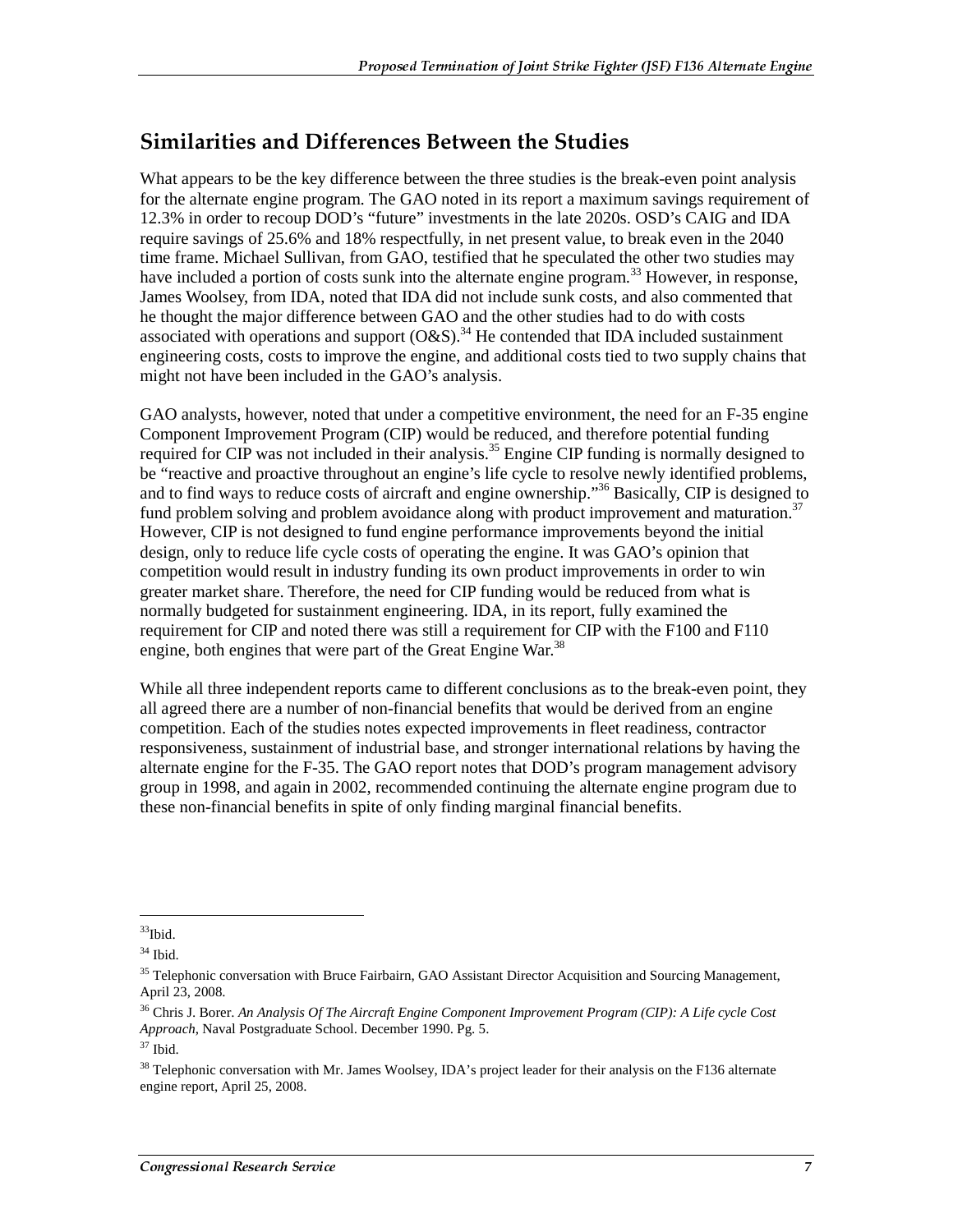### **Issues**

As DOD has noted, cancelling the F136 poses questions on operational risk and potential cost and savings. Additional issues include the potential impact this termination could have on the U.S. defense industrial base, and on U.S. relations with key allied countries. Finally, eliminating competitive market forces for DOD business worth billions of dollars may concern those who wish to change DOD's acquisition system to achieve what they see as higher standards of accountability.

#### **Relations with Key Allies**

The F-35, unlike the F-22, has been designed from the outset for export. Allied participation in JSF program development, and sales stemming from program participation, have been actively pursued as a way to defray some of the cost of developing and producing the aircraft. Congress insisted from the outset that the JAST program include ongoing efforts by the Defense Advanced Research Projects Agency (DARPA) to develop more advanced short takeoff and vertical landing (STOVL) aircraft, opening the way for British participation.

Eight countries—Australia, Canada, Denmark, Italy, Netherlands, Norway, Turkey, United Kingdom—have pledged about \$4.5 billion to join in JSF development as partners for the initial System Development and Demonstration (SDD) phase. In addition, all eight partner nations have signed the subsequent Production, Sustainment, and Follow-on Development (PSFD) Memorandum of Understanding stating their intentions to actually purchase the aircraft. Israel and Singapore have both signed letters of intent to become Security Cooperation Participation (SCP) nations in the JSF program and to contribute \$50 million. Spain, Greece, Japan, and South Korea have also been expressing interest in purchasing the F-35, though none of those nations are current participants in the program. Jon Schreiber, Joint Strike Fighter Director of International Programs, recently noted that international sales of F-35s could exceed 2,600.<sup>39</sup> The Teal Group estimates the export market for the F-35 to be between 1,700 and 2,500 aircraft.<sup>40</sup>

The United Kingdom is the biggest participant and the only Level 1 partner nation in the program.<sup>41</sup> On December 20, 1995, the U.S. and British governments signed a memorandum of understanding (MOU) on British participation in the JSF program as a collaborative partner in the definition of requirements and aircraft design. This MOU committed the British government to contribute \$200 million towards the cost of the 1997-2001 concept demonstration phase.<sup>42</sup> In addition, on January 17, 2001, the United Kingdom signed an MOU with the United States committing the British government to spend \$2 billion on JSF SDD. British firms, such as Rolls-Royce and BAE, have benefitted from the US/UK partnership in JSF. BAE is a major partner to Lockheed Martin and is providing the aft fuselage, empennage, and Electronic Warfare Suite for

<sup>39</sup> Carlos Munoz. "JSF Program Leaders Expect Surge in International Participation," *Inside The Navy*, August 27, 2007. Note: Mr. Schreiber noted that overall F-35 production could exceed 5,000. Noting the expected US procurement of around 2,400 aircraft, the remaining 2,600 would be international sales.

<sup>40</sup> Richard Aboulafia. Lockheed Martin F-35 Joint Strike Fighter Program Briefing, The Teal Group, March 2008.

 $^{41}$  Level 1 Partner status requires approximately 10% contribution to aircraft development and allows for fully integrated office staff and a national deputy at director level. Only one Level 1 partner nation allowed. See http://www.teamjsf.com for more information.

<sup>42</sup> U.S., U.K. Sign JAST Agreement. *Aerospace Daily,* December 21, 1995: 451.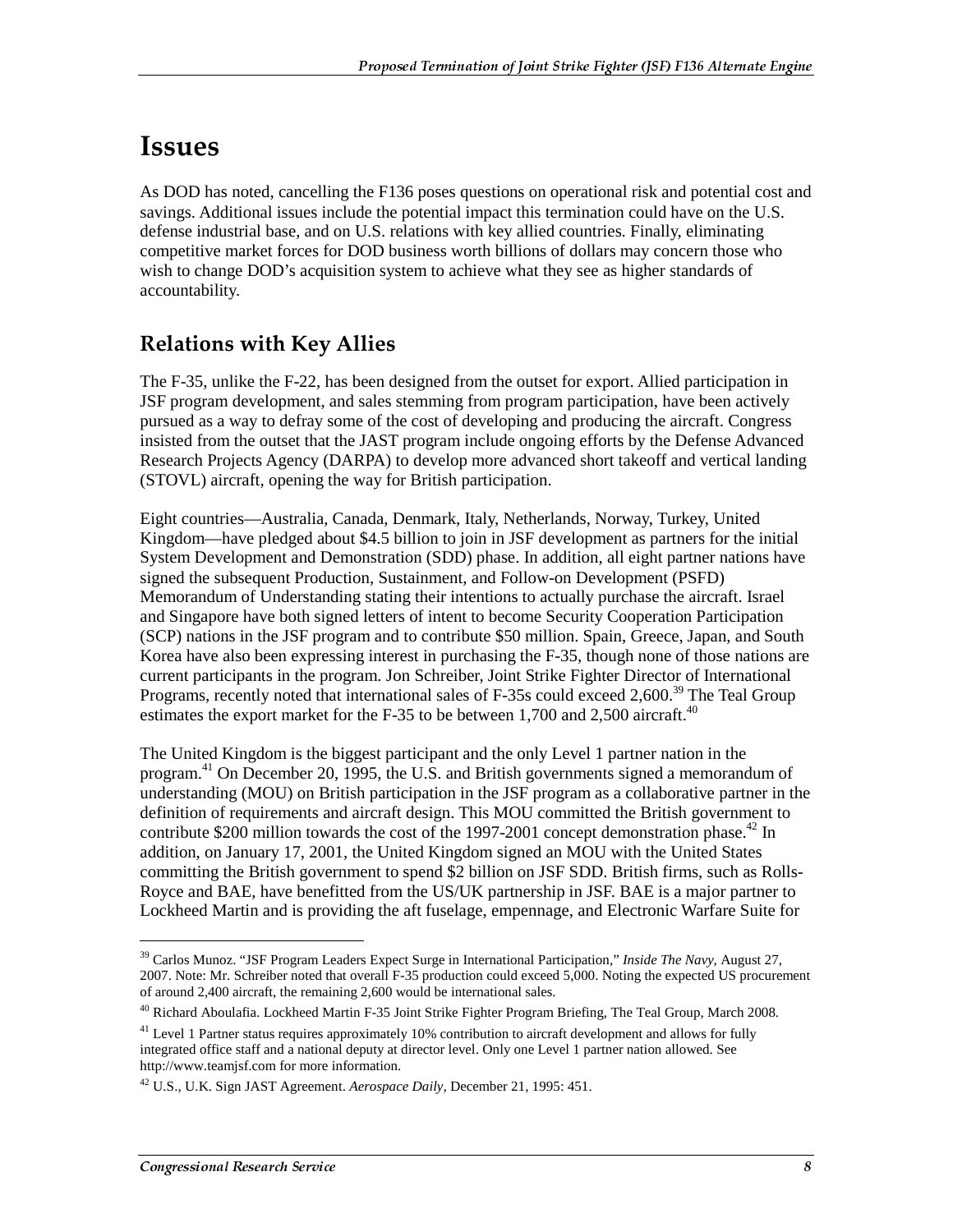the F-35. Also, not only is Rolls-Royce partnered with GE on the F136 engine, Rolls-Royce is under contract with Pratt & Whitney to produce the LiftSystem components of the F135 STOVL Propulsion System. The 2001 contract with Pratt & Whitney to cover the design and development work of the STOVL elements during SDD is worth \$1 billion to Rolls-Royce over 10 years.<sup>43</sup> Regardless of which engine is placed in the F-35, Rolls-Royce LiftSystem will provide the vertical lift of all STOVL aircraft.

Friction has existed between DOD and many foreign partners in the JSF program. Denmark, Italy, the Netherlands, Norway, and Turkey have expressed dissatisfaction with the quality and quantity of the work their companies have been awarded on the F-35.44 These countries have threatened to reduce their participation in the program, or purchase other European fighters instead of the F-35. The governments of Italy and the United Kingdom have both lobbied for F-35 assembly facilities to be established in their countries. Current international content in the initial F-35 aircraft is approximately 20%<sup>45</sup> Lockheed Martin expects international content to potentially expand to about 30% as the program transitions to full-rate production and the supply base potentially diversifies.46

Technology transfer has also been a contentious issue, with foreign partners arguing that the United States is too cautious in sharing the JSF's technical capabilities. Congress, in the John Warner National Defense Authorization Act for Fiscal Year 2007, sensing United Kingdom frustrations with technology-sharing, advised the Secretary of Defense to share technology consistent with the national security interests of both nations.<sup>47</sup> Program officials note that they are working with partner nations to improve their ability to effectively compete for JSF work and are working with DOD expedite technology-transfer issues.<sup>48</sup>

Canceling the F136 would likely mean a considerable loss of revenue for GE's UK-based partner, Rolls Royce. Although Rolls Royce has established business relations with Pratt & Whitney, this business appears to be far short of the 40% partnership Rolls enjoys with GE. In addition, Rolls Royce will be opening up a new plant in Virginia in 2009 that is anticipated to make parts for the F136 engine. $49$ 

It is unclear how, or to what extent, terminating the F136 would harm the JSF program's international participation. Early allied response has not been positive. The United Kingdom's top defense procurement official reportedly stated that his country would cease participation in the JSF program if the F136 engine were cancelled and technology transfer issues were not resolved

 $\overline{a}$ 43

<sup>&</sup>quot;Rolls-Royce Finishes First JSF Propulsion System Flight Hardware," Rolls-Royce Media Room at http://www.rollsroyce.com/media/showPR.jsp?PR\_ID=40243.

<sup>44 &</sup>quot;Norway Signs Industrial Partnership with Eurofighter Consortium," *Defense Daily,* January 29, 2003. Joris Janssen Lok, "Frustration Mounts Among JSF Partners," Jane's Defense Weekly. March 24, 2004. Thomas Dodd, "Danish Companies Consider Quitting JSF Programme," Jane's Defence Weekly, January 9, 2004. Tom Kingston, "Unsatisfied Italy May Cut JSF Participation," Defense News, May 10,2004. Lale Sariibrahimoglu, "Turkey may withdraw from JSF program," Jane's Defence Weekly, November 10, 2004.

<sup>45 &</sup>quot;F-35 International Program Content," JSF Joint Program Office paper, March 4, 2008.

 $46$  Ibid.

<sup>47</sup> P.L. 109-364; 102 Stat 2134; October 17, 2006.

<sup>48</sup> Eric Tegler, "International Instrument: Building the F-35 In Partnership," *F-35 Lightning II Commemorating First Flight,* p. 81*.*

<sup>49</sup> John R. Blackwell, "New Plant To Add 170 Jobs," *Richmond Times-Dispatch*, November 21, 2007.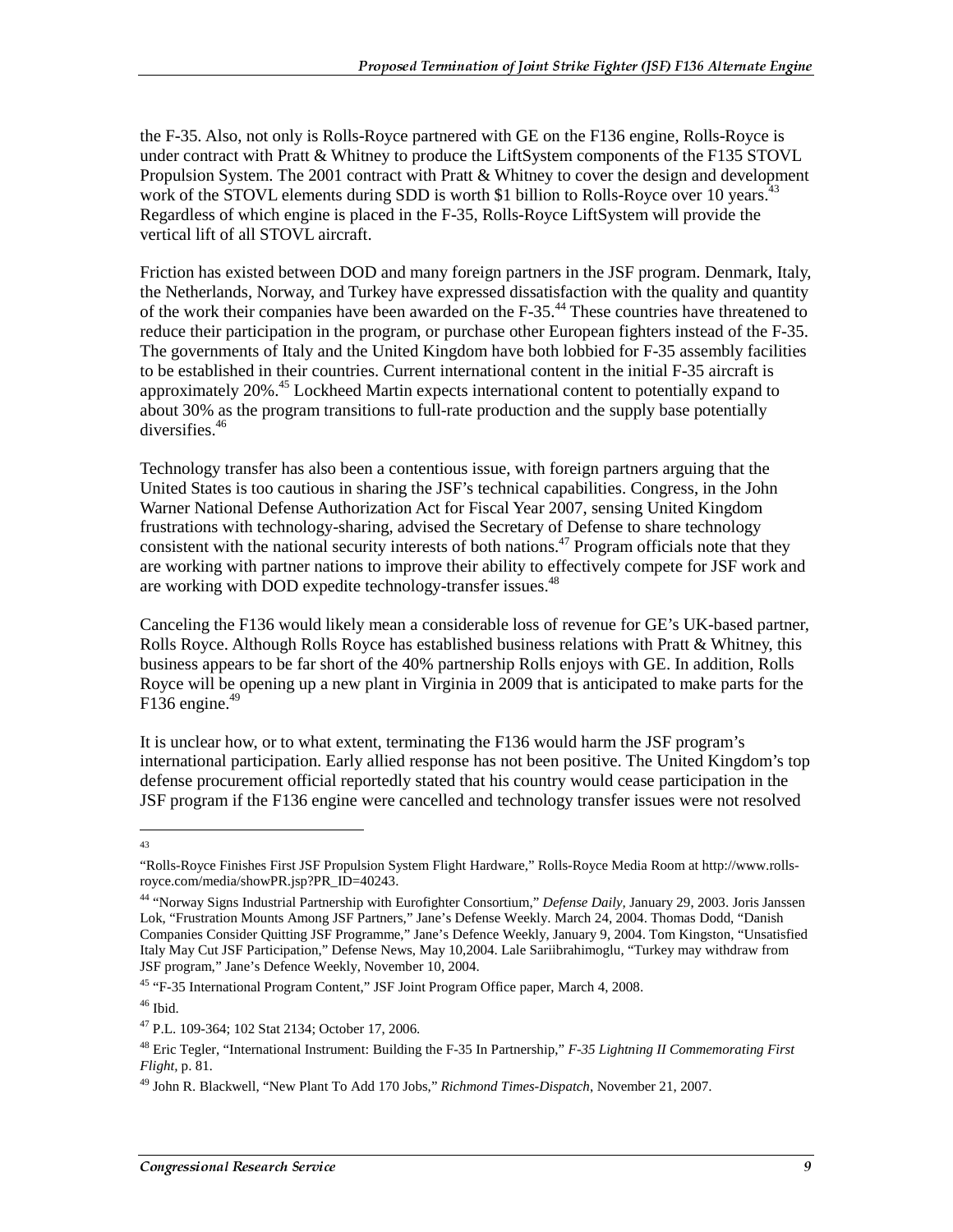to its satisfaction.<sup>50</sup> In addition, Dr. Liam Fox, a Conservative member of the House of Commons, stated back in 2006 that the Pentagon's decision to drop the F136 would also "invariably effect future procurement decisions, with seriously negative consequences that may not be fully appreciated on this side of the Atlantic."<sup>51</sup> Dr. Fox goes on to say that "without doubt, cancellation of the program would play into the hands of those in Europe who are even now all too willing to suggest the U.S. cannot be relied on and that Britain should look instead to France and European institutions on defense."<sup>52</sup>

However, other European countries, such as the Netherlands, have firms making inroads into both the F135 and F136 programs. The Dutch currently have 74 companies and research labs involved in the JSF program.<sup>53</sup> As European companies secure more and more contracts, the debate within each of the partner nations over the need for the second engine might become more complicated.

### **Operational Risk**

DOD officials argue that terminating the F136 poses little operational risk. The decision to pursue an alternate engine for F-14s, F-15s, and F-16s, they say, came at a time when the Services were dissatisfied with the performance of existing engines (TF30 and F100). During the "Great Engine War," DOD was more motivated to improve engine performance, reliability, and to reduce operational risk than by potential cost savings. DOD argues that these same conditions do not exist today.

In a briefing provided to Congress in 2006, the DOD Office of Program Analysis and Evaluation (PA&E) stated the F135 engine produced by Pratt & Whitney (P&W) for the F-35 was performing well.<sup>54</sup> Further, PA&E stated that the F119 engine that P&W produced for the F-22A *Raptor*, which served as the basis of the F135, is also performing well. PA&E notes that the F119 has performed well after roughly 18,000 flight hours and will achieve 100,000 flight hours by 2009. This briefing also notes that the F-22 *Raptor* and the F/A-18E/F *Super Hornet* rely on a sole source engine supplier (the P&W F119 and GE F414 respectively), implying that the F-35 can likewise rely on a single engine manufacturer. However, by the time the decision was made to divide engine production contracts between GE and P&W in 1984, the P&W F100 engine had accumulated 2,000,000 hours of operational service. By comparison, the 18,000 hours of testing might be considered a modest foundation to make projections of the F119's future performance.

DOD also argues that industry advances in engine design tools such as computational fluid design for airflow prediction, and advanced software for prognostic health monitoring, further reduce the risk of powering the F-35 with a single type of engine.<sup>55</sup> Presumably, using these tools will result in engines that are capable of self-diagnosis and notification to the pilot of impending failure vice simple notification that a failure has occurred. Advanced warning of impending failures will not

<sup>50</sup> Megan Scully. "British Demand Better Access To Fighter." *NATIONAL JOURNAL'S CONGRESS DAILY AM.* March 15, 2006. George Cahlink. "U.K. Procurement Chief Warns Backup Engine Dispute Threatens JSF Deal." *Defense Daily* March 15, 2006.

<sup>51</sup> Rodney L. Pringle, "JSF Engine Rumblings," *Military Aerospace Technology*, October 8, 2006.  $52$  Ibid.

<sup>53</sup> Joris Janssen Lok. "Double Dutch; Pratt, Rolls Involve More Dutch Partners in F135, F136 Programs," *Aviation Week & Speace Technology*, February 11, 2008.

<sup>54 &</sup>quot;JSF Alternate Engine Decision" Briefing. OSD/PA&E. February 27, 2006.

 $55$  Ibid.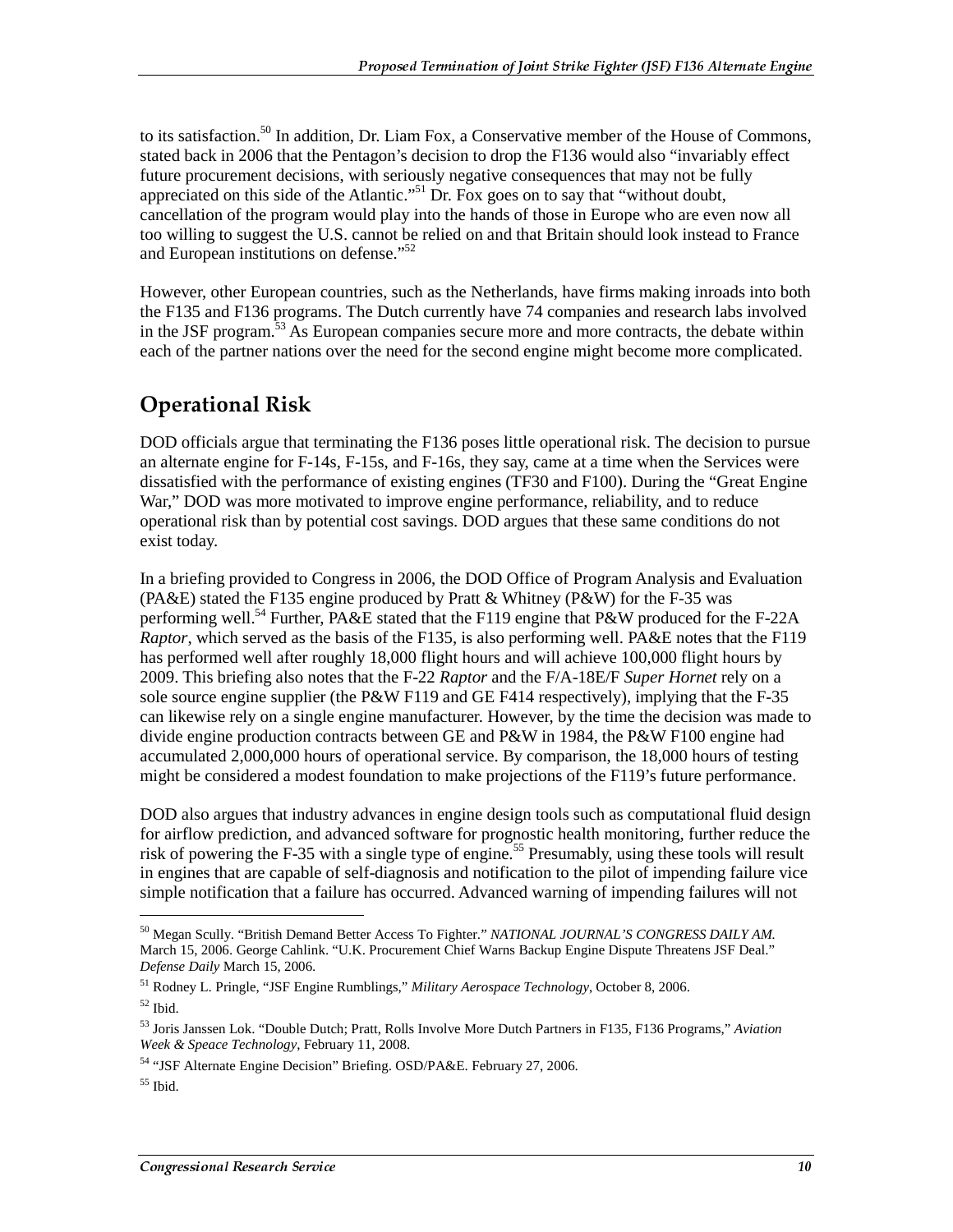only allow the pilot time to land prior to failure, it will allow more efficient and cost-effective maintenance procedures and quicker diagnosis of required repair parts.

Others who support DOD's decision to terminate the F136 argue that an alternate engine will not help mitigate risk. One defense analyst postulates that the alternate engine could actually increase operational risk. This analyst notes that engines undergoing maturation first in a twin-engine aircraft (such as the F-15, F-22, or the F/A-18) prior to use in a single-engine aircraft allow more time for detecting and fixing engine deficiencies.<sup>56</sup> Another analyst, however, notes that the F135 is quite different than the F119 it was derived from.<sup>57</sup> Therefore, while being a derivative of an engine first introduced on the twin engine F-22, it is still expected to undergo developmental growing pains with the F-35. In the same vein, the F136 is three to four years behind the F135 in its development and should undergo its own set of developmental growing pains and potential for cost growth.

Recent events with the F135 engine development have increased attention to the issue of risk. Once on August 30, 2007, and again on February 4, 2008, the F135 engine experienced testing failures while on the test stand. The JSF Joint Program Office noted the engine failures in both cases were due to "high-cycle fatigue" resulting in the failure of a third-stage turbine blade.<sup>58</sup> William Balderson, from the Department of the Navy, noted during congressional testimony that the second engine failure was as a result of ongoing testing to determine the causes of the first failure on August 30.<sup>59</sup> Mr. Balderson goes on to note that Pratt & Whitney appears confident that it understands the root causes of the malfunctions and that a design fix is in the works and will be implemented once testing is complete.<sup>60</sup> Program and Service officials note that these engine malfunctions have pushed back the expected first flight of the F-35B aircraft a month or two. These engine failures and resulting delays may have contributed to a reported cost overrun of up to \$850 million in the F135 program. $61$ 

Those supporting an alternate engine point to the potential risk of a future fleet-wide grounding and note that the F-35 will make up a preponderance of the Air Force's fighter fleet. Currently, the Air Force has 184 F-22s with a potential for maybe an additional 24 aircraft. The Air Force is also currently expected to procure 1,763 F-35s over the next 20 plus years. A future fleet-wide grounding of the F-35s, they maintain, would potentially have a debilitating effect on the Air Force. A similar issue, though unrelated to the aircraft engines, was recently experienced when the Air Force twice grounded its fleet of F-15s because of structural problems. The Air Force, however, was able to continue combat operations by leaning on its sizeable fleet of F-16s to take up the slack. The Navy's operational risk should be reduced because its fleet will be more balanced with F/A-18s using the GE-404 (or 414 on the E/F) engines along with their F-35s. While fleet-wide groundings for engine-related malfunctions are rare, they do happen. The Marine Corps, for example, grounded 106 AV-8B Harriers in July 2000 after a faulty engine

<sup>56</sup> Loren Thompson. "Powering JSF—One Engine Is Enough." *Lexington Institute*, January 2008, p. 10.

 $57$  Telephonic conversation with Richard Aboulafia, Teal Group, on April 22, 2008.

<sup>58</sup> Jason Simpson. "Davis: JSF Program Office Anticipated Early-Stage Engine Problems." *Inside the Air Force*, February 15, 2008.

<sup>59</sup> CONGRESSIONAL TRANSCRIPTS. *Reuters*. Congressional Hearings. April 9, 2008. Senate Committee on Armed Services, Subcommittee on Airland, hearing on Fiscal Year 2009 Budget for Air Force and Navy Aviation programs..  $60$  Ibid.

<sup>61</sup> Tony Capaccio. "United Technologies F-35 Engine Over Cost Etsimate." *Bloomberg.com*. July 21, 2008.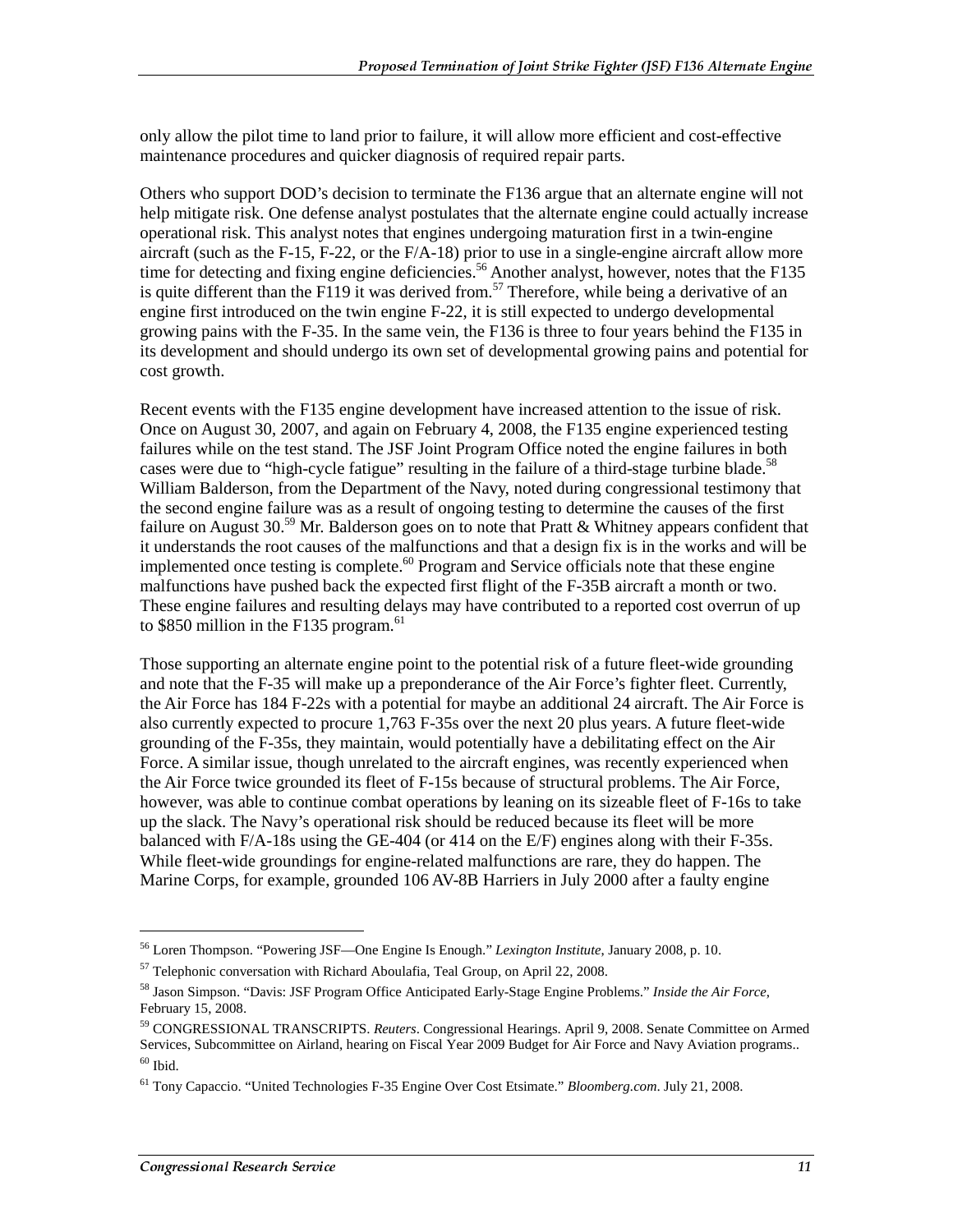bearing was cited as the cause of a crash.<sup>62</sup> Since 1997, 66% of the Navy's grounding bulletins were for airframe related issues, whereas 18% were related to engine issues.<sup>63</sup> The Air Force has experienced only two system-wide fleet stand-downs due to engine issues since 1990.<sup>64</sup> Some have responded that the Air Force could find itself in the same grounding predicament with the F-35, based on non-engine issues, regardless of whether there is an alternate engine, because of reduced diversity of its future fighter fleet.

One issue that pertains to operational risk that has not been discussed by DOD is that of reduced fleet readiness due to, for example, a lack of spare parts. Two manufacturers would maintain two supply chains, and perhaps additional suppliers for critical parts. Eliminating one manufacturer could lead to fewer suppliers and potentially leave the remaining supply chain more vulnerable to disruptions caused by labor disagreements, foreign takeovers, or natural disasters. On the other hand, splitting the engine buy will reduce the workload for the supply vendors and increase the level of uncertainty as to the amount of business they will receive. In addition, one defense consulting firm notes that approximately 50% of each engine is procured in a competition environment today, leading one to conclude there are multiple vendors available that could create parts for each of the engines.<sup>65</sup>

During a March 1, 2006, hearing, Secretary of the Air Force Michael Wynne discussed the potential cost and risk of having one engine supplier versus two. Secretary Wynne said that the decision to terminate the F136 was "a very tough call because it involves industrial base and involves long-term reliability statistics and involves economics." In the context of reliability and risk, Secretary Wynne continued with the statement that "I don't like to see our industrial base go to a single supplier."<sup>66</sup>

#### **Cost and Savings**

Over the past three years, DOD has mainly explained its decision to terminate the F136 on its financial return on its investment. Congressional testimony by OSD/AT&L, the Air Force, and the Navy all note that the business case does not sufficiently support the large, up-front investment in an alternate engine for the F-35. As was previously noted by the three congressionally directed studies and associated testimony back in 2007, while there are a number of non-financial benefits to having an alternate engine, the ability for DOD to recoup its financial investment is a matter of great debate.

It is not surprising that there is a lot of debate on the merits of the F136, especially given the complexity of the issue and the amount of resources required to fund a second engine. There is inevitably a lot of subjectivity when analyzing business cases. In the case of the F136, one will need to assess how likely it is for the program to achieve the estimated savings, the likely number of engines that will be acquired, the potential for the fleet to suffer a debilitating issue related to

<sup>62</sup> Mark Oliva, "Pilots defend Harrier jet." *Stars and Stripes*. (Pacific Edition). January 19, 2003.

<sup>&</sup>lt;sup>63</sup> "JSF Engine Second Source Executive Summary," Whitney, Bradley, and Brown Consulting; December 2006. Slide 23.

 $^{64}$  Ibid.

<sup>&</sup>lt;sup>65</sup> Ibid. Slide 22. Note: See http://www.wbbinc.com on Whitney, Bradley, and Brown, their corporate profile and their clients.

<sup>66</sup> CONGRESSIONAL TRANSCRIPTS. *Reuters*. Congressional Hearings. March 1, 2006. House Armed Services Committee Holds Hearing on FY2007 Budget: Air Force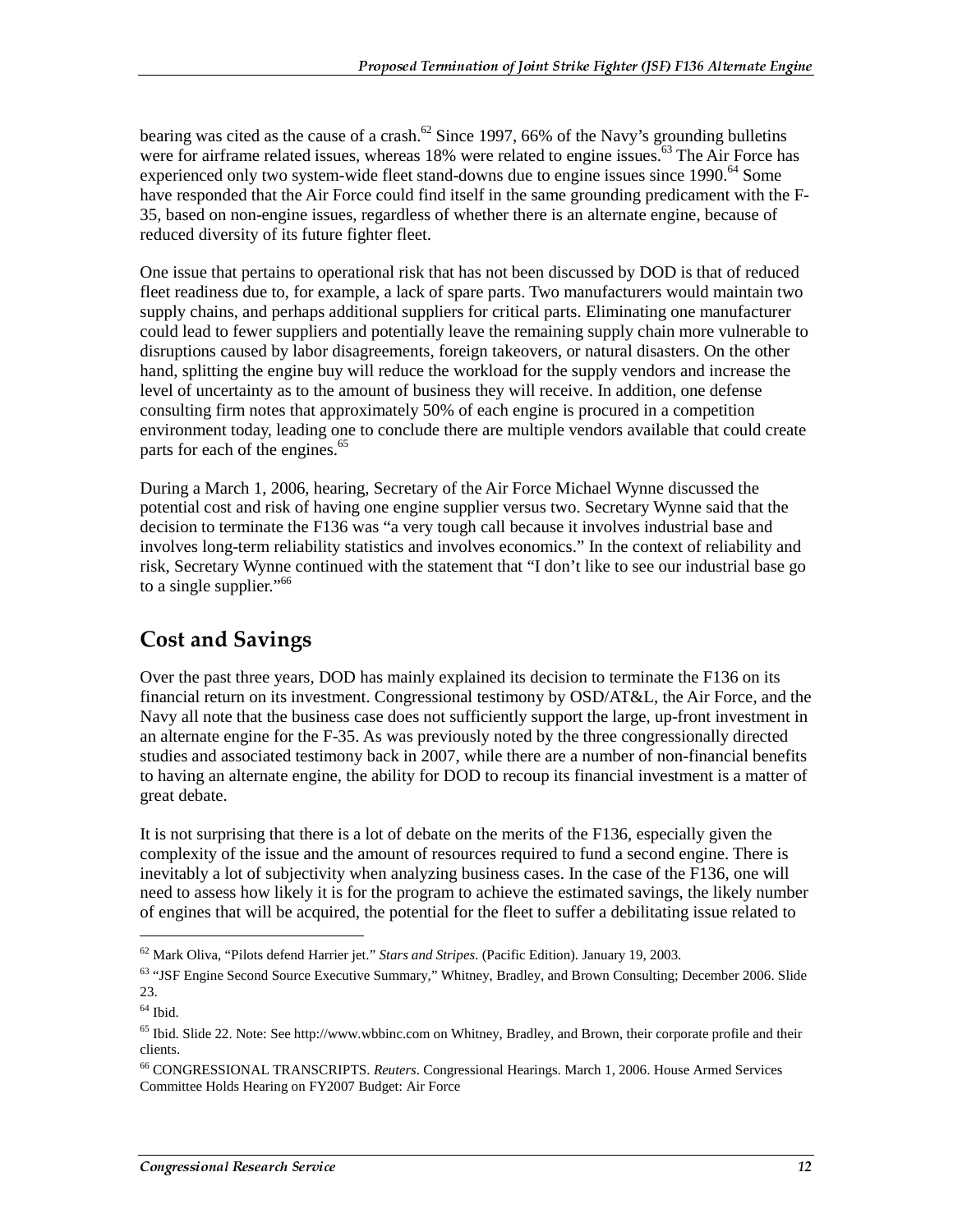the engine, how much better the engine designs will improve, and how much more responsive the manufacturers will be under a competitive environment. Not only will one have to assess the ability to achieve financial and non-financial improvements, but one will have to assess the qualitative worth of such savings when compared to the opportunity costs of the investment. Both within DOD and outside, analysts note that the F136 program requires a large up-front investment for benefits that won't be realized for decades. These factors arise in an environment where DOD is facing tough financial choices while on a war-footing and the potential for budget reductions as administrations change.

Two of the key variables in analyzing the business case for the F136 is the development cost of the alternate engine and the number of engines that those costs will be amortized over. Beginning with expected procurement numbers, DOD is currently planning on buying 2,443 F-35s (excluding test articles). The Air Force current engine production profile for the F-35 is for a total of 3,649 engines (3,173 primary engines and 476 spares).<sup>67</sup> This current engine production profile is about 100 engines more than the three congressionally directed studies used for their analysis back in 2007. However, the overall planned DOD procurement of 2,443 operational F-35s is over 500 aircraft less than the 1996 preliminary planning estimate of 2,978 aircraft. It should be emphasized that DOD's planned buy of 2,443 aircraft has remained steady since 2003 when the Department of the Navy, under the Tactical Aircraft Integration Plan, reduced its buy from 1,083 to  $680$  aircraft.<sup>68</sup>

While DOD's procurement numbers have remained steady over the past five years, international orders, as previously mentioned, are expected to exceed the minimum anticipated orders of 646 aircraft and could reach over 2,500 aircraft.<sup>69</sup> In addition, the F-35 is designed to take the place of the F-16, an aircraft with an initial planned run of 1,388 aircraft that eventually exceeded 4,000 built.<sup>70</sup> DOD has been focused on keeping the F-35 program on track and procurement numbers sufficient to prevent undo cost growth. Deputy Secretary of Defense England, in a letter to Congress, noted the Department's desires to procure more  $F-35s$  than additional  $F-22s$ .<sup>71</sup> Given the disparity between the AF requirement for 381 F-22s and the current program of record of 183 aircraft, there appears to be strong potential for the Air Force requirement of F-35s to grow beyond 1,763 aircraft. If the F-35 program goes beyond current procurement expectations (both for domestic and international orders), the business case for keeping the F136 program alive might be significantly strengthened.

However, current Service and Allies budget pressures along with aircraft cost and development issues may drive lower procurement numbers. One defense analyst notes the Air Force's procurement numbers "are likely to fall to around  $1,200-1,400$  [aircraft].<sup> $72$ </sup> Another analytical

<sup>67</sup> SAF/LLW correspondence; April 30, 2008.

<sup>&</sup>lt;sup>68</sup> The Department of the Navy's buy includes both the Navy's F-35Cs and Marine Corps F-35B's. The Marine Corps have set their requirement for F-35Bs at 420, which would leave 260 F-35Cs for the Navy if the Department of the Navy limits the buy to 680 and fully supports the Marine Corps requirements.

<sup>&</sup>lt;sup>69</sup> While procurement numbers have remained steady, the length of the acquisition program has been extended due to issues with aircraft weight growth resulting in program delays.

 $70$  Institute for Defense Analyses Report: "Joint Strike Fighter (JSF) Engine Cost Analysis: Final Report," July 2007, p. 7. 71

Deputy Secretary of Defense Gordon England letter to Representative Phillip Gingrey in response to Rep. Gingrey's concerns over the F-22; January 14, 2008.

<sup>72</sup> Richard Aboulafia. Lockheed Martin F-35 Joint Strike Fighter Program Briefing, The Teal Group, March 2008.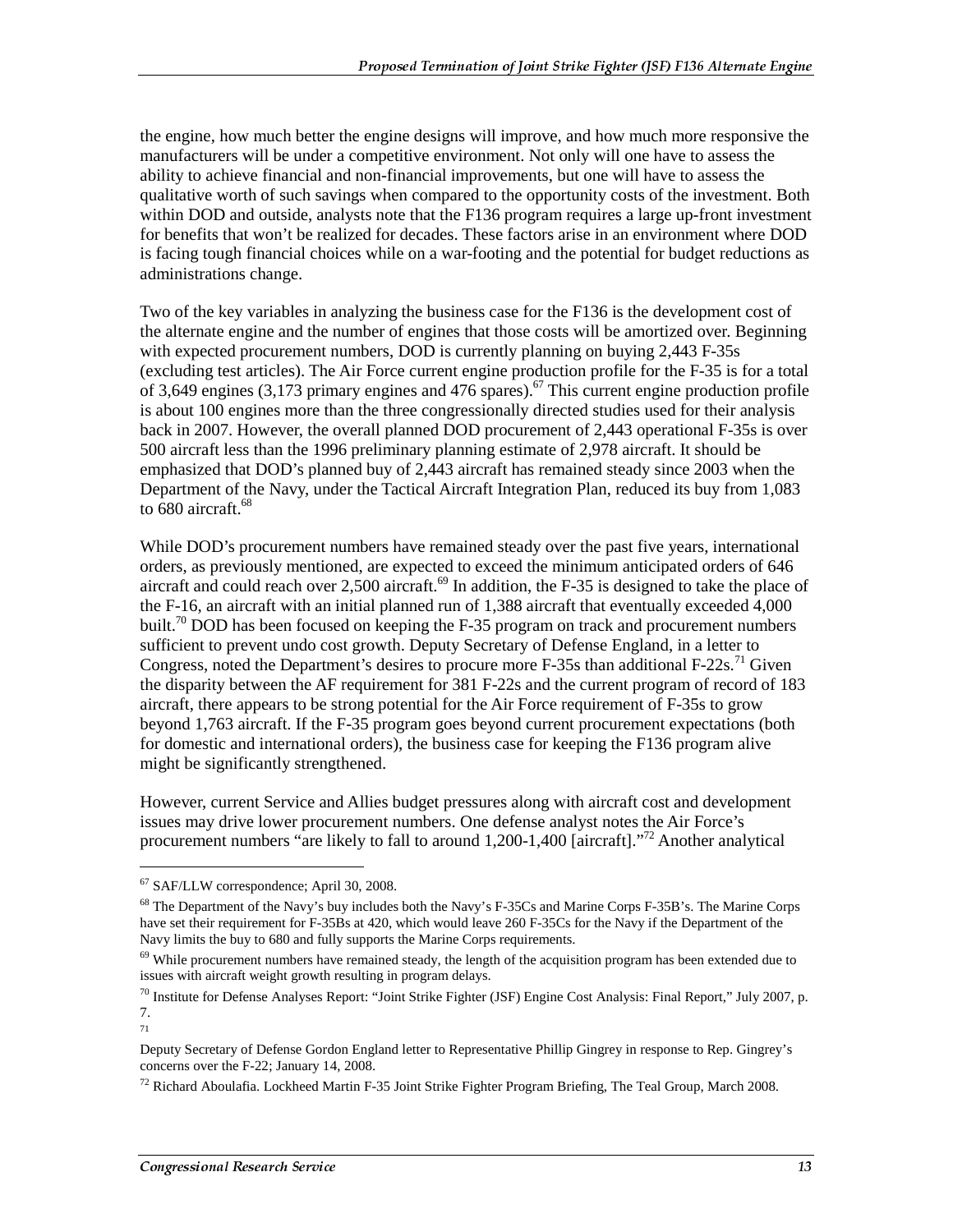assessment notes the Air Force's strategy to replace legacy aircraft on a one-for-one basis is excessive, and that one might contemplate  $800-1000$  F-35As as being sufficient.<sup>73</sup> The Department of the Navy, on the other hand, is facing a tactical aircraft shortfall of around 125 aircraft in 2017. While the Marine Corps appears focused on acquiring the STOVL variant for its modernization efforts, the Navy could potentially acquire additional F/A-18E/Fs to help reduce its fighter shortfall. With the Navy being the only customer for the F-35C, reductions in their numbers could put the viability of the C-variant into question. In addition, there could be fallout over the KC-X competition in which Northrop Grumman/EADS KC-30 tanker won over Boeing's KC-767. Potential fallout could affect the F-35's international orders if the competition results are overturned and European nations backlash against the pricy U.S. fighter. Finally, any program setbacks that result in excessive cost growth beyond what has already been encountered to date could have a profound effect on aircraft orders on both sides of the Atlantic. Therefore, there is a potential that DOD's business case planning factors for the F136 alternate engine might not reach the levels assumed in the current studies—and therefore become a very expensive "nice to have."

The other key variable to the business case analysis, the remaining developmental costs of the F136 engine, is estimated to be \$1.36 billion from FY2009 to FY2013.<sup>74</sup> Noteworthy is the fact that, from FY1995 to FY2008, approximately \$2 billion has been provided by DOD to develop the F136 engine—therefore over half of the total development cost of the F136 are sunk costs. While currently not in the DOD budget, \$495 million will be required in FY2009 to continue developmental efforts on the F136.75

The \$290 million required for Component Improvement Program (CIP) efforts might be debatable by some. As previously stated, GAO did not incorporate CIP in its 2007 analysis because of its position that competition would reduce its need.<sup>76</sup> The GAO analysts felt that competition would drive the manufacturers to make the improvements in their engines on their own to help them attain a larger share of the engine contracts. IDA, however, did include CIP after its analysis of the results of the Great Engine War. IDA notes that while CIP funding did not exceed 4% of the estimated life cycle costs in any of their analysis, it is still a cost "that must be approximately doubled to ensure two equally supported engine designs."<sup> $77$ </sup>

Procurement and spares costs will be required, whether there is a single or dual supplier of engines. While the numbers could result in a greater number of spare engines required under a dual supply environment, the overall number should remain close. However, there will be additional costs in maintaining two separate production and supply lines along with the additional management required by the services.

<sup>73</sup> Steve Kosiak and Barry Watts, *US Fighter Modernization Plans: Near-Term Choices*, Center for Strategic and Budgetary Assessments, 2007.

<sup>&</sup>lt;sup>74</sup> Through FY2009 approximately \$2.5 billion has been provided to develop the F136 engine. In April 2008, the cost to complete the F136 development phase was estimated at \$1.36 billion from FY2009 to FY2013. (Source: SAF/LLW.) Accounting for the \$465 million provided in FY2009, the remaining development costs for F136 should be approximately \$895 million.

 $75$  Ibid.

<sup>&</sup>lt;sup>76</sup> Telephone conversation with Bruce Fairbairn, GAO Assistant Director Acquisition and Sourcing Management, April 23, 2008. Note: While GAO did not include CIP in its analysis, the analyst did not say that the requirement would be completely eliminated, just reduced.

 $^{77}$  Institute for Defense Analyses Report: "Joint Strike Fighter (JSF) Engine Cost Analysis: Final Report," July 2007, p. 87.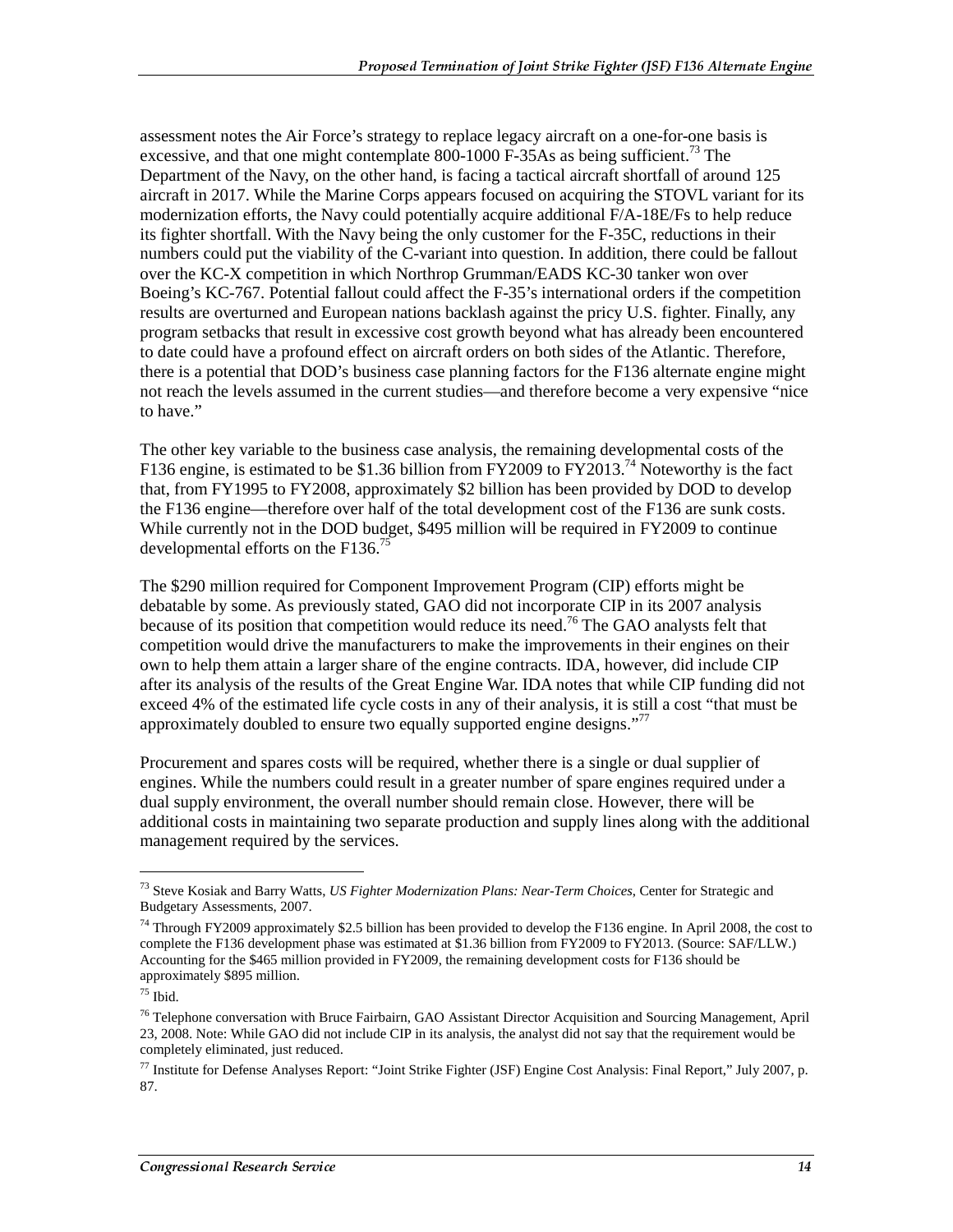#### Industrial Base

As noted earlier, DOD officials have expressed concern over the potential impact of this proposed termination on the industrial base. Further, DOD analyses acknowledge that the F136 alternate engine provides "significant" industrial base benefits.<sup>78</sup> Therefore, it is reasonable to assume that the decision to terminate the F136 may have negative consequences on the industrial base. The debate focuses on *how* significant these negative consequences may be.

The industrial base issues discussed and debated in hearings and other public fora have focused on whether a single supplier of fighter aircraft engine will result in costlier engines over time and whether reliable access to engines and spare parts might be jeopardized. The root of this question is what effect canceling the F136 engine will have on GE's ability to continue to compete in the high performance fighter aircraft engine business. Currently, the only U.S. manufacturers of fighter aircraft engines are P&W and GE.<sup>79</sup>

GE is a dominant player in the large, commercial aircraft engine market. By most estimates, GE has captured approximately 50% of this market (**Figure 2** shows GE's large engine position in relation to P&W's).<sup>80</sup> GE's current business in building and supporting high-thrust, highperformance, fighter aircraft engines is more modest. Currently, GE builds and maintains engines (F400 series) for the Navy's 462 F/A-18E/F *Super Hornet*s. It is expected to also build engines for the Navy's 90 EA-18G *Growlers*. GE supports the F110 series of engines for domestic and international clients. Finally, GE may be competitive in engine competitions for large unmanned aerial vehicles (UAVs).

<sup>78 &</sup>quot;JSF Alternate Engine Decision" Briefing. OSD/PA&E. February 27, 2006.

 $79$  However, as previously noted, Rolls Royce will be opening up a new plant in Virginia in 2009 that, in part, is planned to support their work in the F136.

<sup>&</sup>lt;sup>80</sup> A majority of GE's commercial sales come from the CFM56 engine. Since GE has a 50% share of the CFM56 with France's Snecma, the Teal Group reduced GE's commercial CFM56 numbers by half. This methodology was used with other joint engine ventures. The future engine for the 737 and A320-X is still undecided between GE, P&W and Rolls Royce. However, the Teal Group accounted for the KC-45 competition by awarding its engines to GE.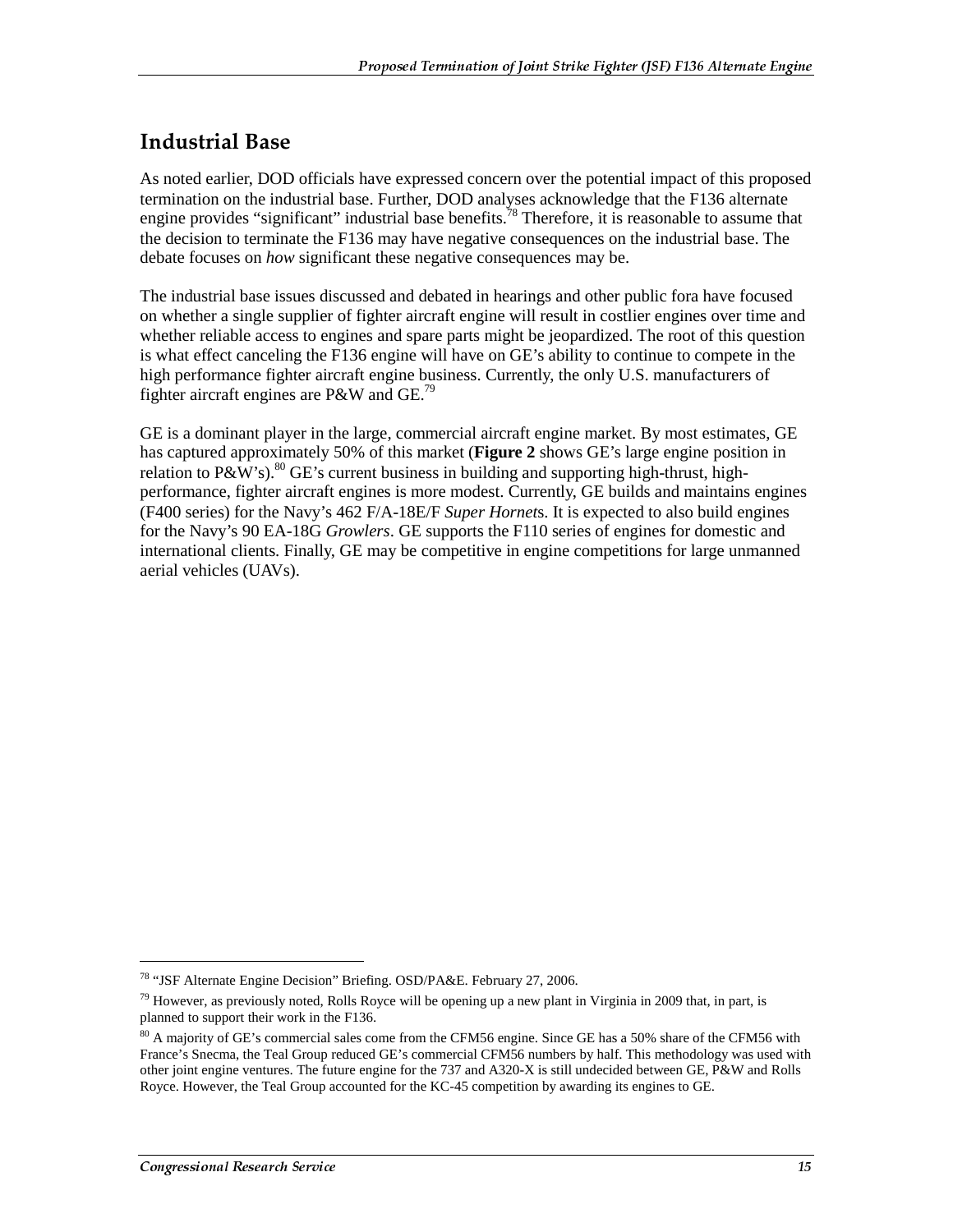

Figure 2. GE/P&W Large Engine Forecasted Unit Production

Source: The Teal Group, May 9, 2008.

It appears that if the F136 were cancelled, GE's fighter aircraft design and manufacturing capabilities would not disappear immediately. The business outlined above is likely sufficient to maintain GE's design teams, engineers, and assembly line workers, and much technology and expertise can be extracted from the commercial business lines. GE's own experience during the Great Engine War shows that a company on the periphery of a business area can "catch up," and beat an incumbent in head-to-head competition, even if that incumbent had been producing a particular type of engines for a decade.

Each of the three congressionally mandated studies commented on the effects to the industrial base. The CAIG and IDA both noted GE's dominance in the commercial engine market. The CAIG study noted that GE produced 1,000 commercial engines in 2007, compared to 220 commercial engines for  $P\&W$ .<sup>81</sup> Additionally, the CAIG noted that  $P\&W$  is highly dependent on military sales (~50% of direct sales in 2006) vice GE (~15%).<sup>82</sup> While there appears to be no significant loss of overall engineering talent at either manufacturer, the CAIG highlighted that ~200 GE military jet engineers would be unable to transfer skills to GE's commercial engines if the F136 engine was terminated.

IDA provided more in-depth analysis on the effects to the industrial base in their final report. While they concluded that the U.S. industrial base may not be "irreparably harmed" if the F136 engine is terminated, they expressed reservations in DOD placing all of its fighter engine production with a firm that has a weak position in the commercial marketplace.<sup>83</sup> IDA felt that a firm with a weak commercial marketplace presence would have fewer resources that could be leveraged for use on DOD products. IDA also examined the top suppliers of components for the F136 and determined that it is "unlikely that any supplier would exit the domestic industrial base

<sup>81</sup> OSD Cost Analysis Improvement Group Report (v6), "F-35/JSF Alternate Engine Acquisition and Independent Cost Analyses," March 15, 2007, Slide 44.

<sup>82</sup> Ibid.

<sup>83</sup> IDA JSF Final Report, p. 169.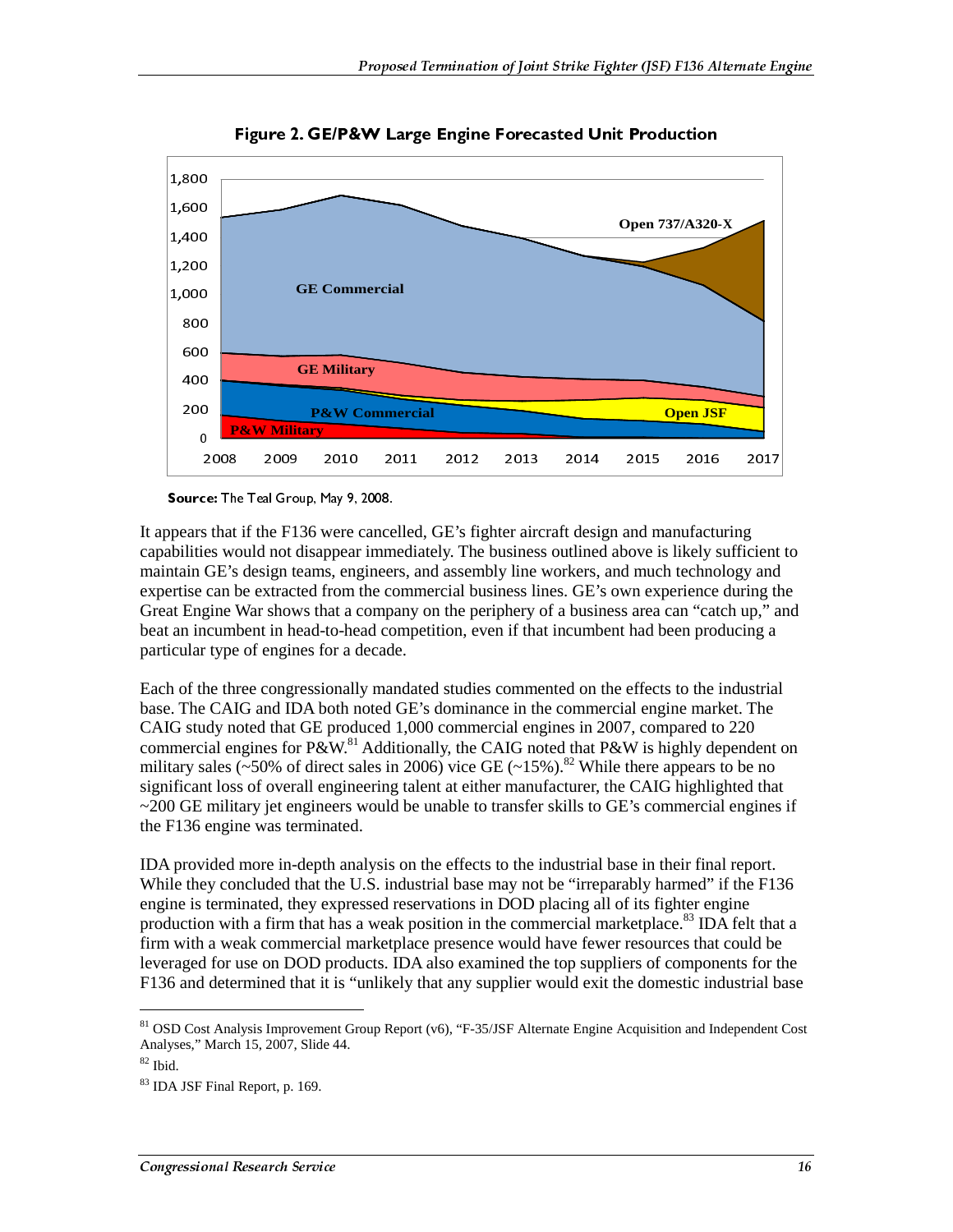because of F136 termination."<sup>84</sup> Overall, IDA concluded that the U.S. industrial base would be stronger as a result of an active F136 program.

One defense analyst, however, postulated that GE's current commercial market dominance over P&W could actually weaken the industrial base if GE was to secure a sizable share of the JSF engine business.<sup>85</sup> This analyst noted that GE, from 2007 to 2016, is expected to produce more engines for the F/A-18 than P&W will for all of the fighter aircraft it supports (F-15, F-16, F-22, and F-35).86 The Teal Group's analysis appears to back up this claim, and **Figure 3** shows the forecasted value of GE's dominance in large engine production. Additionally, other than UAVs, the only other potential market for a fighter engine derivative appears to be the Next Generation Bomber due to be produced by the end of the next decade. Therefore, JSF engine contract success could have a profound effect of P&W's "bottom line."





Note: The same methodology was used<br>itional industrial base issues have<br>the future of the F136. One issue c<br>erpiece of the federal government<br>re to produce a cost-effective, mu<br>that the international market woull<br>is hoped itional industrial base issues have not yet been widely debated, but may also inform decisions<br>the future of the F136. One issue concerns export and competitiveness. The JSF is a<br>erpiece of the federal government's fighte Additional industrial base issues have not yet been widely debated, but may also inform decisions on the future of the F136. One issue concerns export and competitiveness. The JSF is a centerpiece of the federal government's fighter aircraft policy. Since the program's beginning, the desire to produce a cost-effective, multirole aircraft appears to have been shaped by consideration of what the international market would bear.<sup>87</sup> The  $F-35$  is designed as an export aircraft, and one that is hoped to leverage the international success of the F-16 Falcon (another cost effective,

Source: The Teal Group, May 9, 2008.

<sup>84</sup> Ibid., p. 165.

<sup>85</sup> Loren Thompson. "Powering JSF—One Engine Is Enough." *Lexington Institute*, January 2008, p. 14.

<sup>86</sup> Ibid., p. 15.

<sup>87</sup> See for instance John Tirpak. "World Market Forces Improved Military Exports." *Aviation Week & Space Technology.* February 14, 1994. John Morrocco. "No JAST Prototypes to Fly Until After 2000." *Aviation Week & Space Technology*. December 13, 1993, and "Brits Visit JAST to Position for Next Round of Contracts." *Aerospace Daily.* June 1, 1994.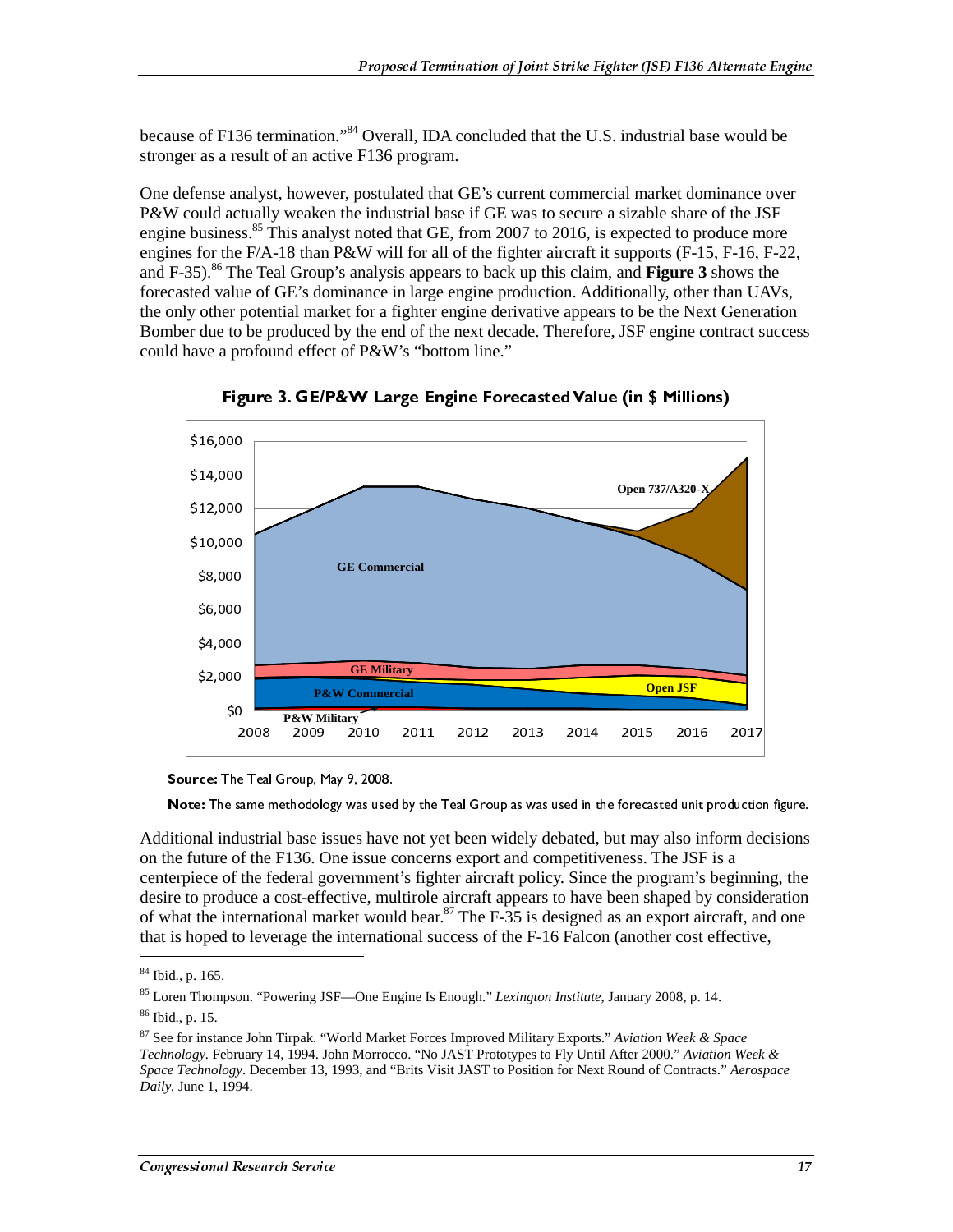single engine, multirole fighter) to perpetuate U.S. dominance in this market. Foreign participation in the JSF program was sought to defray development costs, but also to "prime the pump" for export.<sup>88</sup>

A key question appears to be whether the JSF will achieve the same export success with one engine-type as it might with two. Some argue that the F-16's export success is directly attributable to having two engine types: "The F-16 became a much more exportable aircraft when GE and Pratt were killing each other in the international market. So, if you are selling these JSF's and you have got one engine ... that reduces the attractiveness to these international customers ... <sup>89</sup> Singapore and South Korea have both selected the GE F110 engine to power their F-15 *Eagles*, and Saudi Arabia is giving serious consideration to re-engining its F-15s with GE engines. These decisions contrast with U.S. Air Force decisions to power its *Eagles* with P&W engines. Further, while GE engines power a large fraction of USAF F-16 *Falcons*, P&W engine sales to international F-16 customers have dominated GE sales. This background lends credence to the suggestion that competition in engine selection can enhance U.S. fighter aircraft export success.

Would cancelling the F136 and the attendant competition with the F135 adversely affect potential future advances in engine performance, reliability, and maintainability? If so, might this be at the expense of U.S. competitiveness? Some of those who participated in, or studied the "Great Engine War" assert that the competition between GE and P&W made *both* companies better and "proved invaluable to future engine development."<sup>90</sup>

The economic stakes in international fighter engine competition appear to be high. U.S. companies face competition from France, Sweden, Russia, and a European consortium of companies, and it is argued that some of these governments heavily subsidize their aerospace industries. Aerospace is an important export for the United States. Despite this competition, aerospace has at times provided the U.S. economy with its highest trade surplus.<sup>91</sup> Many observers project that the size of the international market for fighter aircraft will remain high for the next decade, after which it may peak and then decline.<sup>92</sup>

#### Acquisition Reform and Accountability

The final point one might make about the potential termination of the F136 pertains to acquisition reform, or "good government."93 Congress has held multiple hearings on defense acquisition

<sup>88 &</sup>quot;Australia, Belgium Enter Joint Strike Fighter Program as EMD Partners," Inside the Air Force, April 21, 2000.

<sup>89</sup> Carlo Munoz. "Congress, Defense Department Square Off Over Second JSF Engine." *Inside the Air Force.* March 3, 2006.

<sup>90</sup> Maj. John Nix and Maj. Riley Shelnutt. "Behind the Alternate Fighter Engine Competition." *Aerospace America.* May 1984.

<sup>&</sup>lt;sup>91</sup> "The trade surplus generated by aerospace foreign trade in 2005 totaled \$37 billion. With an \$8.4 billion increase in exports and \$2 billion rise in imports, the industry's trade surplus expanded \$6.4 billion. The aerospace trade balance, before its sharp rise this year and last, had fallen \$14 billion from its \$41 billion peak in 1998 due to \$12 billion fewer exports and \$2 billion more imports. In 2004, the latest year of comparative data, the U.S. aerospace industry posted the highest trade balance of all industry categories. (emphasis added)." *2005 Year-End Review and 2006 Forecast—An Analysis*. David H. Napier, Director, Aerospace Research Center. Aerospace Industries Association.

<sup>92 &</sup>quot;Market Overview: Fighter/Attack Aircraft." *World Military & Civil Aircraft Briefing.* Teal Group Inc. (Fairfax, VA) February 2006.

<sup>&</sup>lt;sup>93</sup> For example, Air Land Subcommittee of the Senate Armed Services Committee, November 15, 2005, and Readiness (continued...)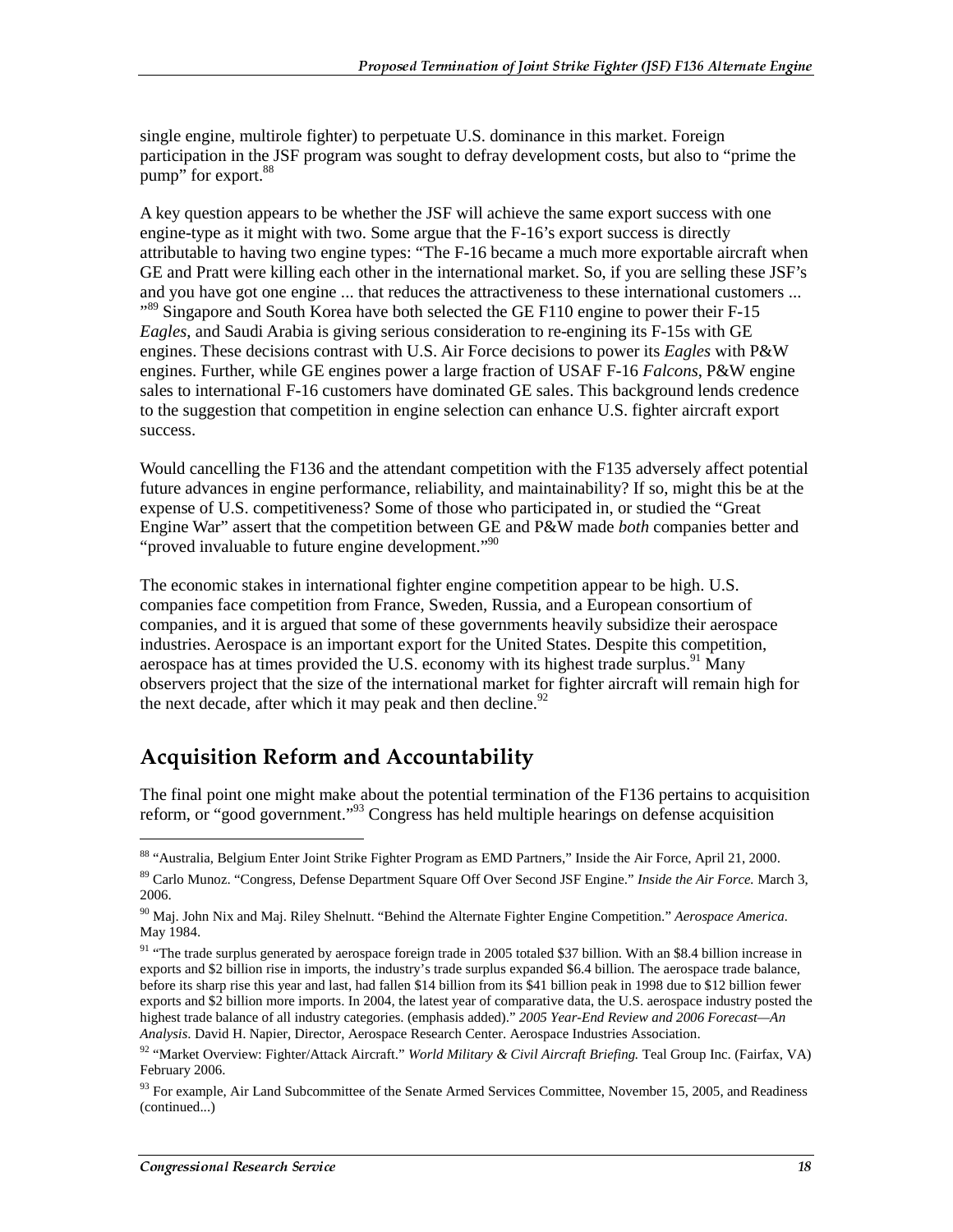reform, and members have consistently expressed concern about perceived shortcomings in the current acquisition system, or a lack of personal accountability in acquisition decisions. As Congress has tried to determine and correct the root causes of growing weapon system cost growth it has heard from witnesses a litany of problems such as funding instability, unrealistic requirements, poorly structured contractor incentives, too much reliance on lead system integrators, and the improper use of commercial contracts to purchase military items.

In this context, many observers believe that the competition during the "Great Engine War" conferred a number of benefits to government that today's acquisition officials would have a difficult time duplicating. For example, prior to the first contract award, the Air Force demanded that GE and P&W provide six years of cost projections to include the production of engines, but also the price of support equipment, spare engines, technical data and dual sourcing data and second sourcing data for operations and support. The contractors were held to these cost projections for six years: the Air Force let six years of firm-fixed price, or "not-to-exceed" contracts from the first production lot. Prior to the "Great Engine War," government had succeeded in negotiating firm-fixed price contracts only after the engine had been operating in the field for several years. Never before had contractors agreed to provide cost projections into the future, and contracts were typically for production only, not O&S work.

By requiring GE and P&W to compete for annual production and O&S work, DOD may have reaped a number of benefits such as better contract terms and conditions, better warranties to assure engine quality, consistency, and long term stability of support.  $94$  Further, after competition was introduced, the incumbent (P&W) offered "engine improvements to the Air Force earlier than the Air Force had been led to expect without the competition."<sup>95</sup> To avoid potential disruptions in production, and to protect itself against price gouging, DOD "required (each contractor) to provide his plan for providing dual sources of critical parts. These separately priced options in the proposals would allow the Government to reprocure spare parts from sources other than the prime contractors."96

Successfully orchestrating the "Great Engine War" in the mid-1980s required a considerable amount of effort and skill by Air Force leaders. It is unclear whether today's environment would allow, or whether DOD leadership would be able to exploit the JSF Alternate Engine competition as effectively as Air Force leaders in the past.

<sup>(...</sup>continued)

and Management Support Subcommittee of the Senate Armed Services Committee, November 9, 2005.

<sup>94</sup> U.S. Congress, House, Committee on Armed Services, *Air Force Alternative Fighter Engine, Hearings before the Subcommittee on Procurement and Military Nuclear systems,* 98th Cong. 2nd Sess., March 8, 1984.

<sup>95</sup> Robert W. Drewes. *The Air Force and the Great Engine War*. NDU Press (Washington, DC) 1987.

<sup>96</sup> Prepared Statement of Hon. Thomas Cooper. *Air Force Alternative Fighter Engine, Hearings* OpCit.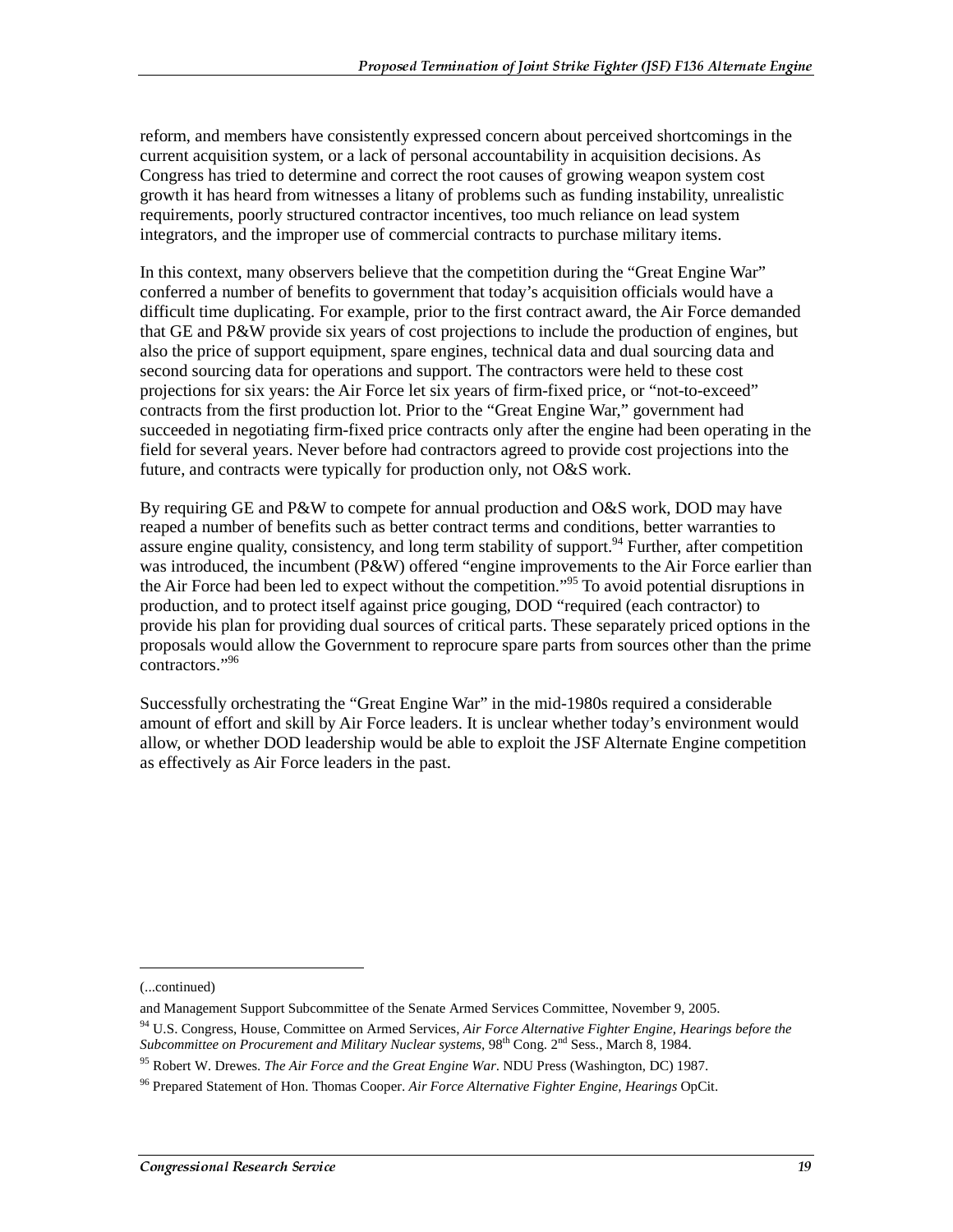

### **Appendix A. DOD F136 Cost Analysis**

FY06 FY07 FY08 FY09 FY10 FY11 FY12 FY13 FY14 FY15 FY16 FY17 FY18 FY19 FY20 FY21 FY22 FY23 FY24 FY25 FY26 Cum Engines 11 15 147  $26\mathrm{I}$ 406 603 810 1017 1224 1431 1638 1845 2052 2259 2464 2608 2756 2864 2993 3036  $\overline{\mathbf{a}}$ Source: PMAG 2002.